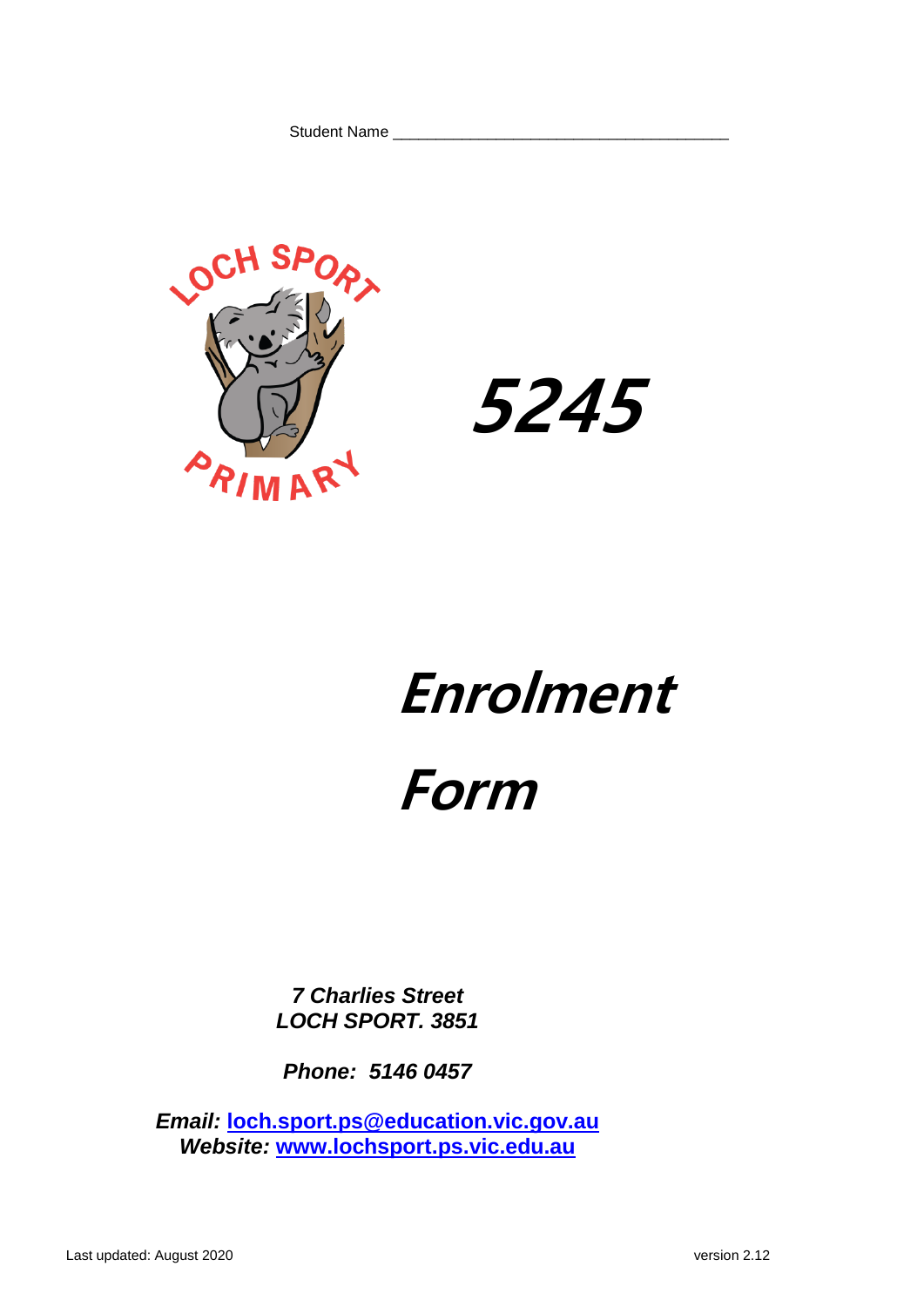

## **LOCH SPORT PRIMARY SCHOOL PRIVACY NOTICE**

**Information About The Enrolment Form.**

**Please Read This Notice Before Completing The Enrolment Form.**

This confidential enrolment form asks for personal information about your child as well as family members and others that provide care for your child. The main purpose for collecting this information is so that Loch Sport Primary School can register your child and allocate staff and resources to provide for their educational and support needs. All staff at Loch Sport Primary School and the Department of Education & Training are required by law to protect the information provided by this enrolment form.

Health information is asked for so that staff at Loch Sport Primary School can properly care for your child. This includes information about any medical condition or disability your child may have, medication your child may rely on while at school, any known allergies and contact details of your child's doctor. Loch Sport Primary School depends on you to provide all relevant health information because withholding some health information may put your child's health at risk.

Loch Sport Primary School requires information about all parents, guardians or carers so that we can take account of family arrangements. Family Court Orders setting out any access restrictions and parenting plans should be made available to Loch Sport Primary School. Please tell us as soon as possible about any changes to these arrangements. Please do not hesitate to contact the Principal, Loch Sport Primary School, if you would like to discuss, in strict confidence, any matters relating to family arrangements .Emergency Contacts

These are people that Loch Sport Primary School - may need to contact in an emergency. Please ensure that the people named are aware that they have been nominated as emergency contacts and agree to their details being provided to Loch Sport Primary School.

#### **STUDENT BACKGROUND INFORMATION**

This includes information about a person's country of birth, aboriginality, language spoken at home and parent occupation. This information is collected so that Loch Sport Primary School receives appropriate resource allocations for their students. It is also used by the Department to plan for future educational needs in Victoria. Some information is sent to Commonwealth government agencies for monitoring, planning and resource allocation. All of this information is kept strictly confidential and the Department will not otherwise disclose the information to others without your consent or as required by law.

**Immunisation status** This assists Loch Sport Primary School in managing health risks for children. This information may also be passed to the Department of Human Services to assess immunisation rates in Victoria. Information sent to the Department of Human Services is aggregate data so no individual is identified.

#### **VSN Numbers**

All students enrolled in Victorian schools (government and non-government), under the age of 25 have been issued with a Victorian Student Number by the Victorian Student Register. The VSN is nine digits long, randomly assigned, and tied to identifying information about the student(name, gender, date of birth). If this is your child's first year of school a VSN will be assigned to him/ her . This number will be used throughout their schooling.

#### **Visa status**

This information is required to enable Loch Sport Primary School to process your child's enrolment .UPDATING YOUR CHILD'S RECORDS Please let Loch Sport Primary School know if any information needs to be changed by sending updated information to the school office. During your child's time with Loch Sport Primary School we will also send you copies of enrolment information held by us. Please use this opportunity to let us know of any changes.

#### **Access to your child's Record held by School**

In most circumstances you can access your child's records. Please contact the Principal to arrange this.

Sometimes access to certain information, such as information provided by someone else, may require a Freedom of Information request. We will advise you if this is required and tell you how you can do this.

If you have any concerns about the confidentiality of this information please contact the Principal. The Department can also provide you with more detailed information about privacy policies that govern the collection and use of information requested on this form. Please call the School's Principal on (03) 5146 0457 if you would like this information.

#### **Student images and Privacy**

At Loch Sport Primary School we celebrate the efforts of our students by mentioning their participation in school events and their achievements in our school newsletter. Occasionally photographs of students are included on the school website. If an individual photograph and full name is required, we will only publish this on the website with consent of the parent and student. All images remain the property of the school, if you no longer wish to have your child's image on the internet we require written letter asking it be removed.

We invite local press to school events and they are expected to follow school policy on publications of students. Unless a story features an individual child only group photos are published and students' identified by name and year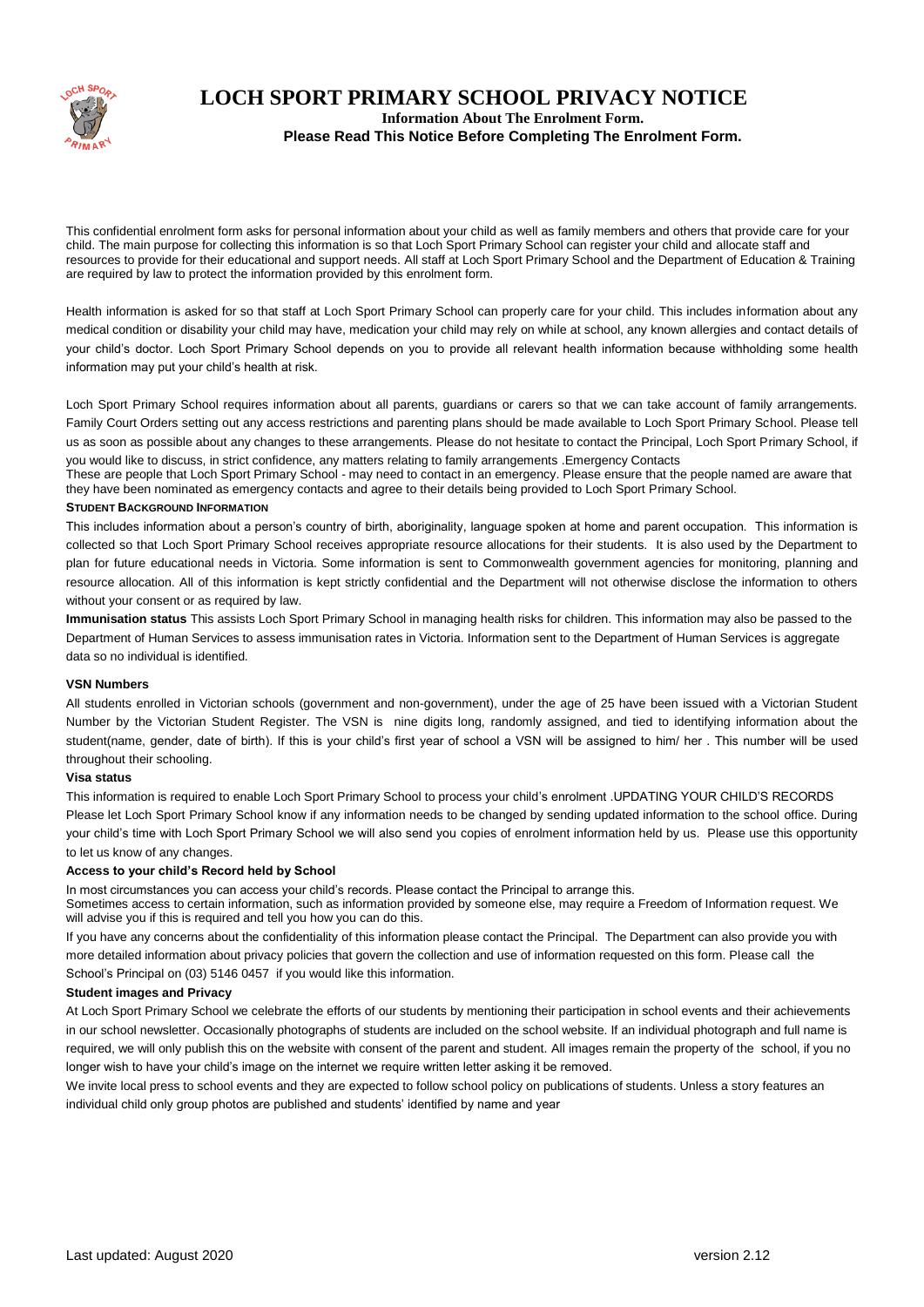

## **LOCH SPORT PRIMARY SCHOOL**

**STUDENT ENROLMENT INFORMATION – 20\_\_** Computer Generated Student ID:

## **STUDENT DETAILS PERSONAL DETAILS OF STUDENT**

| Surname:                        |             |               | <b>Title:</b> (Miss Ms, Mrs Mr) |  |  |
|---------------------------------|-------------|---------------|---------------------------------|--|--|
| <b>First Given Name:</b>        |             |               |                                 |  |  |
| <b>Second Given Name:</b>       |             |               |                                 |  |  |
| Preferred Name (if applicable): |             |               |                                 |  |  |
| ❖ Sex (tick):                   | $\Box$ Male | $\Box$ Female | Birth Date: (dd-mm-yyyy)        |  |  |
| <b>Student Mobile Number:</b>   |             |               |                                 |  |  |

#### **PRIMARY FAMILY HOME ADDRESS:**

| No. & Street: or PO<br><b>Box details</b> |                              |            |              |
|-------------------------------------------|------------------------------|------------|--------------|
| Suburb:                                   |                              |            |              |
| State:                                    | Postcode:                    |            |              |
| Telephone Number:                         | <b>Silent Number: (tick)</b> | $\Box$ Yes | $\square$ No |
| <b>Mobile Number:</b>                     | <b>Fax Number:</b>           |            |              |

#### **OFFICE USE ONLY**

| Child's Name and Birth Date proof sighted (tick)        |                                                                                                                                   | $\Box$ Yes |                      | $\Box$ No  |            | <b>Enrolment Date:</b> |                    |                |  |        |  |
|---------------------------------------------------------|-----------------------------------------------------------------------------------------------------------------------------------|------------|----------------------|------------|------------|------------------------|--------------------|----------------|--|--------|--|
| Year<br>Level                                           | Home<br>Group                                                                                                                     |            | Timetabling<br>Group |            |            |                        | House              |                |  | Campus |  |
| <b>Student Email Address:</b>                           |                                                                                                                                   |            |                      |            |            |                        |                    |                |  |        |  |
| <b>Immunisation Certificate received?</b> : (tick)      |                                                                                                                                   |            | $\Box$ Complete      |            |            |                        | $\Box$ Not sighted |                |  |        |  |
| Is there a Medical Alert for the student? (tick)        |                                                                                                                                   |            | $\Box$ Yes           |            | $\Box$ No  |                        |                    |                |  |        |  |
| Does the student have a Disability ID Number?<br>(tick) |                                                                                                                                   |            | $\Box$ No            |            | $\Box$ Yes |                        | Disability ID No.: |                |  |        |  |
|                                                         | Has a Transition Statement been provided (either<br>by the Early Childhood Educator or parents)? (tick)<br>For prep students only |            |                      | $\Box$ Yes |            | $\Box$ No              |                    | $\Box$ Pending |  |        |  |

## **FAMILY DETAILS**

**List any other family members attending this school:**

This question is asked as a requirement of the Commonwealth Government. All schools across Australia are required to collect the same information.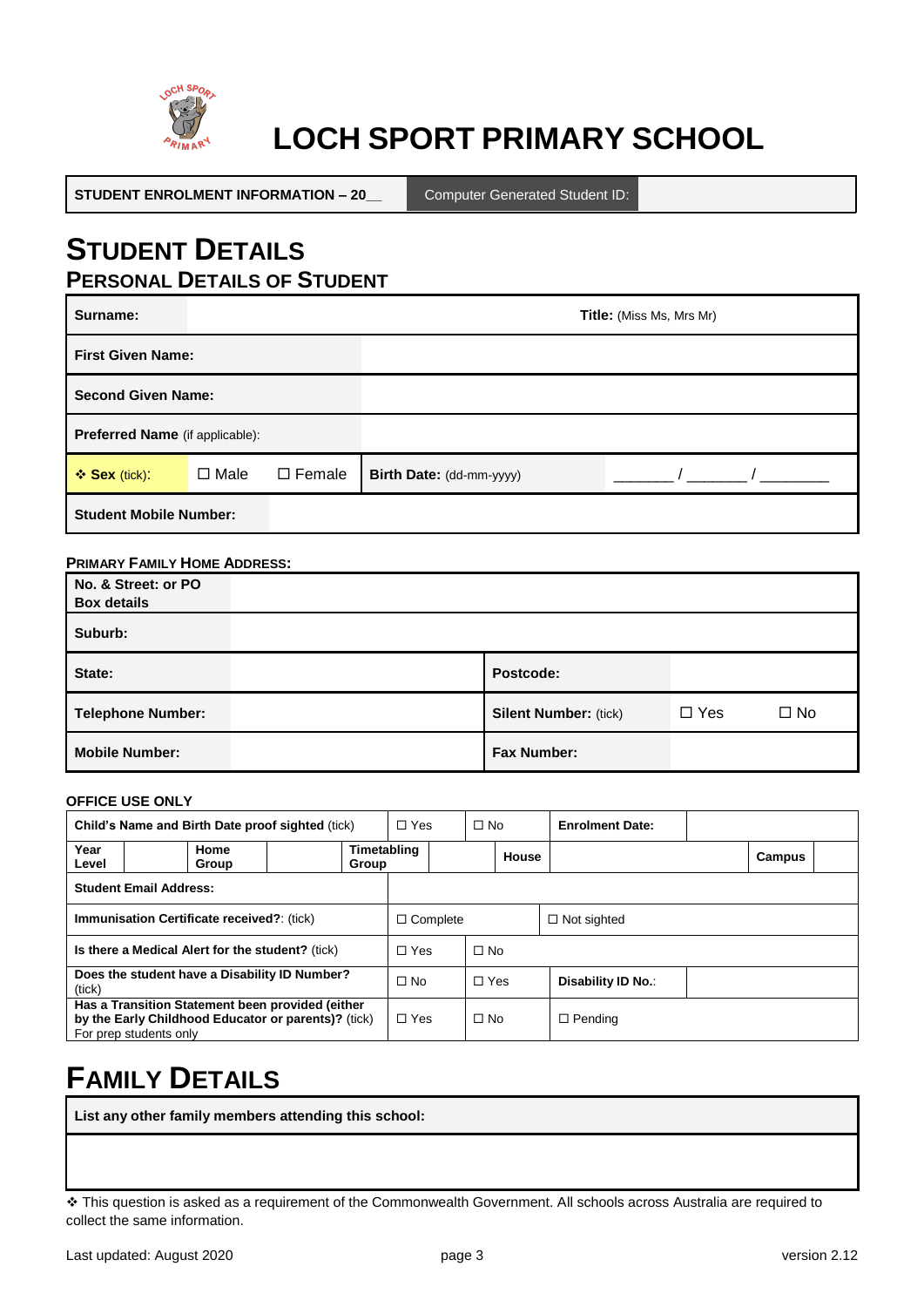## **PRIMARY FAMILY DETAILS**

NOTE: The 'PRIMARY' Family is: "the family or parent the student mostly lives with". Additional and Alternative family forms are available from the school if this is required. These additional forms are designed to cater for varying family circumstances.

#### **ADULT A DETAILS (PRIMARY CARER):**

### **ADULT B DETAILS:**

| Sex (tick):                                                                                                                                                                                                                                                                                                                                                                                                            | $\Box$ Male                    | $\Box$ Female                                                                                                             |  | Sex (tick):                                                                                                                                                                                                                                                                                                                                                                                                            | $\Box$ Male                    | $\square$ Female |           |
|------------------------------------------------------------------------------------------------------------------------------------------------------------------------------------------------------------------------------------------------------------------------------------------------------------------------------------------------------------------------------------------------------------------------|--------------------------------|---------------------------------------------------------------------------------------------------------------------------|--|------------------------------------------------------------------------------------------------------------------------------------------------------------------------------------------------------------------------------------------------------------------------------------------------------------------------------------------------------------------------------------------------------------------------|--------------------------------|------------------|-----------|
| Title: (Ms, Mrs, Mr, Dr etc)                                                                                                                                                                                                                                                                                                                                                                                           |                                |                                                                                                                           |  | Title: (Ms, Mrs, Mr, Dr etc)                                                                                                                                                                                                                                                                                                                                                                                           |                                |                  |           |
| <b>Legal Surname:</b>                                                                                                                                                                                                                                                                                                                                                                                                  |                                |                                                                                                                           |  | <b>Legal Surname:</b>                                                                                                                                                                                                                                                                                                                                                                                                  |                                |                  |           |
| <b>Legal First Name:</b>                                                                                                                                                                                                                                                                                                                                                                                               |                                |                                                                                                                           |  | <b>Legal First Name:</b>                                                                                                                                                                                                                                                                                                                                                                                               |                                |                  |           |
| What is Adult A's occupation?                                                                                                                                                                                                                                                                                                                                                                                          |                                |                                                                                                                           |  | What is Adult B's occupation?                                                                                                                                                                                                                                                                                                                                                                                          |                                |                  |           |
| Who is Adult A's employer?                                                                                                                                                                                                                                                                                                                                                                                             |                                |                                                                                                                           |  | Who is Adult B's employer?                                                                                                                                                                                                                                                                                                                                                                                             |                                |                  |           |
| In which country was Adult A born?                                                                                                                                                                                                                                                                                                                                                                                     |                                |                                                                                                                           |  | In which country was Adult B born?                                                                                                                                                                                                                                                                                                                                                                                     |                                |                  |           |
| $\Box$ Australia                                                                                                                                                                                                                                                                                                                                                                                                       | $\Box$ Other (please specify): |                                                                                                                           |  | $\square$ Australia                                                                                                                                                                                                                                                                                                                                                                                                    | $\Box$ Other (please specify): |                  |           |
| the one that is spoken most often.) (tick)<br>No, English only<br>□<br>Yes (please specify):<br>□<br>Please indicate any additional<br>languages spoken by Adult A:                                                                                                                                                                                                                                                    |                                | * Does Adult A speak a language other than English at<br>home? (If more than one language is spoken at home, indicate     |  | Does Adult B speak a language other than English<br>at home? (If more than one language is spoken at home,<br>indicate the one that is spoken most often.) (tick)<br>No, English only<br>□<br>Yes (please specify):<br>□<br>Please indicate any additional<br>languages spoken by Adult B:                                                                                                                             |                                |                  |           |
| Is an interpreter required? (tick)                                                                                                                                                                                                                                                                                                                                                                                     |                                | $\Box$ Yes<br>$\Box$ No                                                                                                   |  | Is an interpreter required? (tick)                                                                                                                                                                                                                                                                                                                                                                                     |                                | $\Box$ Yes       | $\Box$ No |
| ❖ What is the highest year of primary or secondary<br>school Adult A has completed? (tick one) (For persons who<br>have never attended school, mark 'Year 9 or equivalent or below'.)<br>$\Box$ Year 12 or equivalent<br>□ Year 11 or equivalent<br>$\Box$ Year 10 or equivalent<br>$\Box$ Year 9 or equivalent or below                                                                                               |                                |                                                                                                                           |  | <b>What is the highest year of primary or secondary</b><br>school Adult B has completed? (tick one) (For persons who<br>have never attended school, mark 'Year 9 or equivalent or below'.)<br>$\Box$ Year 12 or equivalent<br>□ Year 11 or equivalent<br>$\Box$ Year 10 or equivalent<br>$\Box$ Year 9 or equivalent or below                                                                                          |                                |                  |           |
|                                                                                                                                                                                                                                                                                                                                                                                                                        |                                | <b>What is the level of the highest qualification the Adult</b>                                                           |  | <b>Vhat is the level of the highest qualification the</b>                                                                                                                                                                                                                                                                                                                                                              |                                |                  |           |
| A has completed? (tick one)                                                                                                                                                                                                                                                                                                                                                                                            |                                |                                                                                                                           |  | Adult B has completed? (tick one)                                                                                                                                                                                                                                                                                                                                                                                      |                                |                  |           |
| □ Bachelor degree or above<br>□ Advanced diploma / Diploma                                                                                                                                                                                                                                                                                                                                                             |                                |                                                                                                                           |  | $\Box$ Bachelor degree or above<br>□ Advanced diploma / Diploma                                                                                                                                                                                                                                                                                                                                                        |                                |                  |           |
| $\Box$ Certificate I to IV (including trade certificate)                                                                                                                                                                                                                                                                                                                                                               |                                |                                                                                                                           |  | $\Box$ Certificate I to IV (including trade certificate)                                                                                                                                                                                                                                                                                                                                                               |                                |                  |           |
| $\Box$ No non-school qualification                                                                                                                                                                                                                                                                                                                                                                                     |                                |                                                                                                                           |  | $\Box$ No non-school qualification                                                                                                                                                                                                                                                                                                                                                                                     |                                |                  |           |
| *What is the occupation group of Adult A? Please select<br>the appropriate parental occupation group from the attached list.<br>• If the person is not currently in paid work but has had a job in<br>the last 12 months, or has retired in the last 12 months, please<br>use their last occupation to select from the attached occupation<br>group list.<br>• If the person has not been in paid work for the last 12 |                                |                                                                                                                           |  | *What is the occupation group of Adult B? Please select<br>the appropriate parental occupation group from the attached list.<br>• If the person is not currently in paid work but has had a job in<br>the last 12 months, or has retired in the last 12 months, please<br>use their last occupation to select from the attached occupation<br>group list.<br>• If the person has not been in paid work for the last 12 |                                |                  |           |
| months, enter 'N'.                                                                                                                                                                                                                                                                                                                                                                                                     |                                |                                                                                                                           |  | months, enter 'N'.                                                                                                                                                                                                                                                                                                                                                                                                     |                                |                  |           |
|                                                                                                                                                                                                                                                                                                                                                                                                                        |                                | * These questions are asked as a requirement of the Commonwealth Government. All schools across Australia are required to |  |                                                                                                                                                                                                                                                                                                                                                                                                                        |                                |                  |           |
| collect the same information                                                                                                                                                                                                                                                                                                                                                                                           |                                |                                                                                                                           |  |                                                                                                                                                                                                                                                                                                                                                                                                                        |                                |                  |           |

| Main language spoken at home:                                     |                | <b>Preferred language of notices:</b> |             |           |
|-------------------------------------------------------------------|----------------|---------------------------------------|-------------|-----------|
| Are you interested in being involved in school group              | $\Box$ Adult A | $\Box$ Adult B                        | $\Box$ Both | コ Neither |
| participation activities? (eg. School Council, excursions) (tick) |                |                                       |             |           |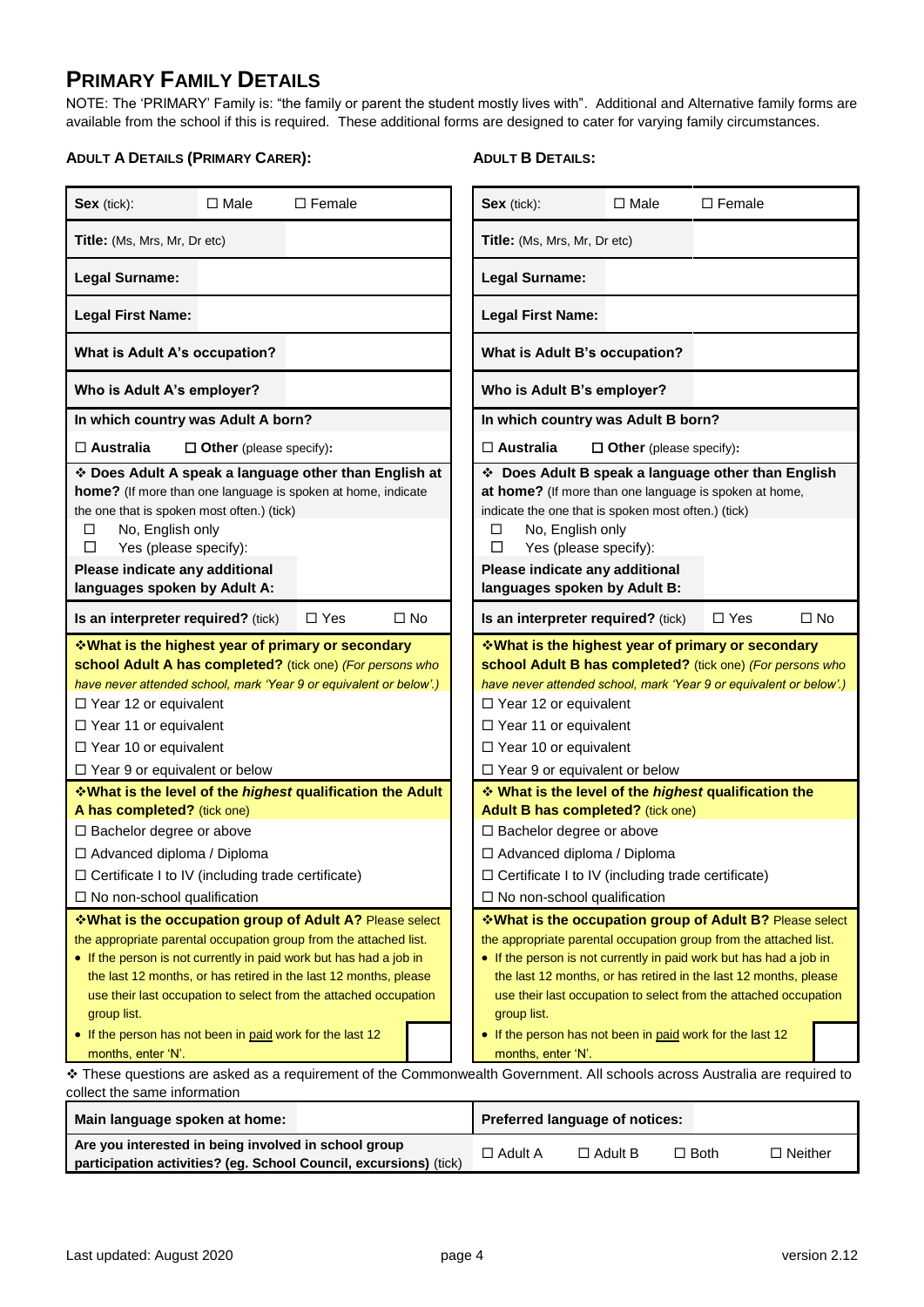## **PRIMARY FAMILY CONTACT DETAILS**

**ADULT A CONTACT DETAILS:**

| <b>Business Hours:</b> |  |
|------------------------|--|
|                        |  |

| Can we contact Adult A at work?<br>(tick)                       | ∩ Yes      | ∩ No |
|-----------------------------------------------------------------|------------|------|
| Is Adult A usually home during<br><b>business hours?</b> (tick) | $\Box$ Yes | ⊟ No |
| <b>Work Telephone No:</b>                                       |            |      |
| <b>Other Work Contact</b><br>information:                       |            |      |

#### *After Hours:*

| Is Adult A usually home AFTER<br><b>business hours?</b> (tick)                                                                                       |  |              | $\Box$ Yes              | $\Box$ No        | <b>Is Adult</b><br>busines               |
|------------------------------------------------------------------------------------------------------------------------------------------------------|--|--------------|-------------------------|------------------|------------------------------------------|
| <b>Home Telephone No:</b>                                                                                                                            |  |              |                         |                  | Home T                                   |
| <b>Other After Hours</b><br><b>Contact Information:</b>                                                                                              |  |              |                         |                  | <b>Other A</b><br><b>Contact</b>         |
| <b>Mobile No:</b>                                                                                                                                    |  |              |                         |                  | <b>Mobile</b> I                          |
| <b>SMS Notifications:</b>                                                                                                                            |  |              | $\Box$ Yes<br>$\Box$ No |                  | <b>SMS No</b>                            |
| Adult A's preferred method of contact: (tick one)<br>(If Phone is selected, Email shall be used for communication that<br>cannot be sent via phone.) |  |              |                         |                  | <b>Adult B</b><br>(If Phone<br>cannot be |
| □ Mail<br>$\Box$ Email                                                                                                                               |  | $\Box$ Phone |                         | $\Box$ Facsimile | $\Box$ Mail                              |
| <b>Email address:</b>                                                                                                                                |  |              |                         |                  | Email a                                  |
| <b>Email Notifications:</b>                                                                                                                          |  |              | $\Box$ Yes              | □ No             | <b>Email N</b>                           |
| <b>Fax Number:</b>                                                                                                                                   |  |              |                         |                  | <b>Fax Nur</b>                           |

## **ADULT B CONTACT DETAILS:**

| Can we contact Adult B at work?<br>(tick)                       | $\Box$ Yes | $\Box$ No |
|-----------------------------------------------------------------|------------|-----------|
| Is Adult B usually home during<br><b>business hours?</b> (tick) | $\Box$ Yes | $\Box$ No |
| <b>Work Telephone No:</b>                                       |            |           |
| <b>Other Work Contact</b><br>information:                       |            |           |

#### *After Hours:*

| Is Adult B usually home AFTER<br><b>business hours?</b> (tick)                                                                                              |              | ∩ Yes | ∩ No             |
|-------------------------------------------------------------------------------------------------------------------------------------------------------------|--------------|-------|------------------|
| <b>Home Telephone No:</b>                                                                                                                                   |              |       |                  |
| <b>Other After Hours</b><br><b>Contact Information:</b>                                                                                                     |              |       |                  |
| <b>Mobile No:</b>                                                                                                                                           |              |       |                  |
| <b>SMS Notifications:</b>                                                                                                                                   |              | □ Yes | $\Box$ No        |
| <b>Adult B's preferred method of contact:</b> (tick one)<br>(If Phone is selected, Email shall be used for communication that<br>cannot be sent via phone.) |              |       |                  |
| ⊟ Mail<br>$\sqcap$ Fmail                                                                                                                                    | $\Box$ Phone |       | $\Box$ Facsimile |
| Email address:                                                                                                                                              |              |       |                  |
| <b>Email Notifications:</b>                                                                                                                                 | $\Box$ Yes   |       | No T             |
| <b>Fax Number:</b>                                                                                                                                          |              |       |                  |

## **PRIMARY FAMILY MAILING ADDRESS:**

Write "As Above" if the same as Family Home Address

| No. & Street or PO Box |           |  |
|------------------------|-----------|--|
| Suburb:                |           |  |
| State:                 | Postcode: |  |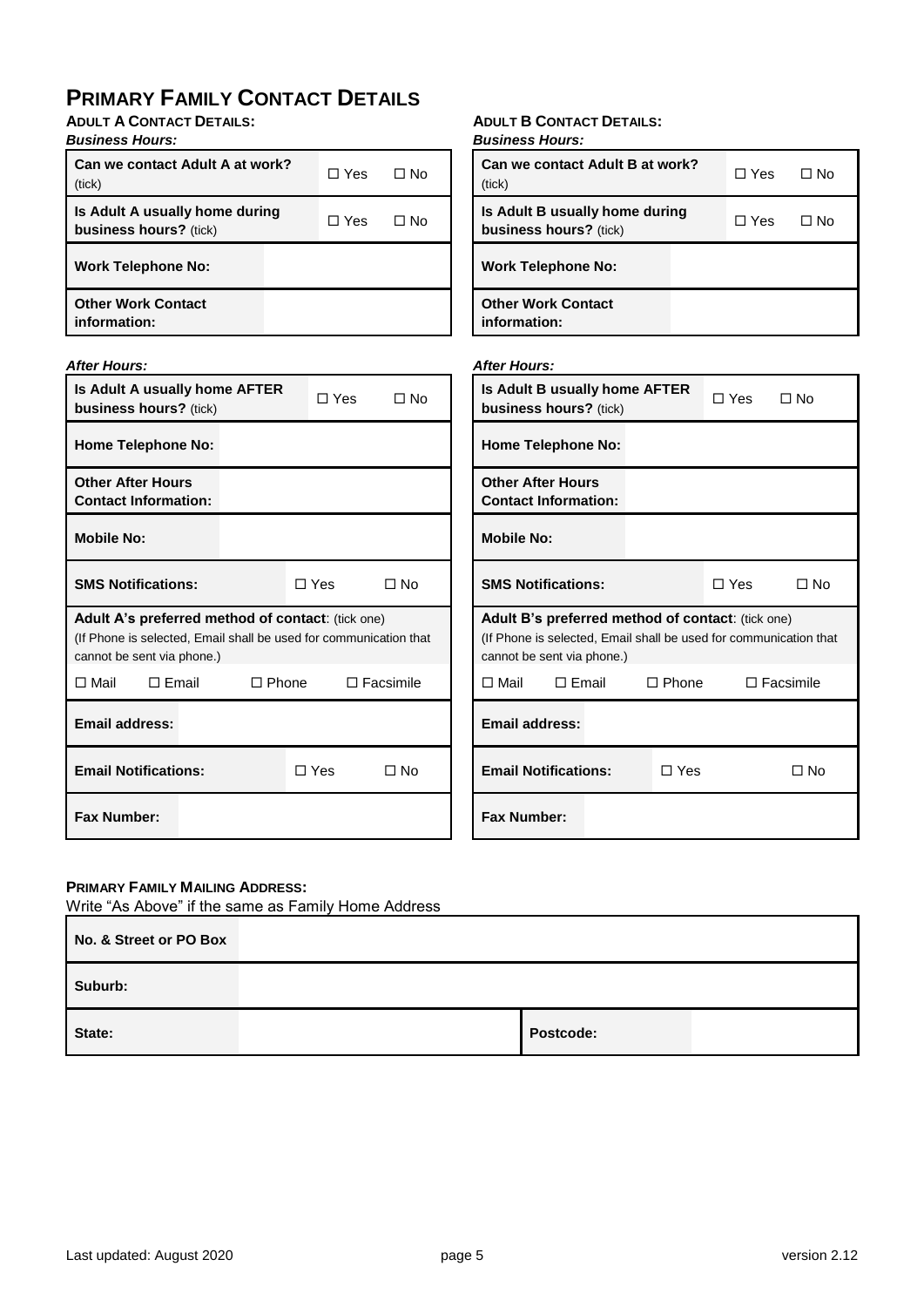| <b>PRIMARY FAMILY DOCTOR DETAILS:</b>         |            |                                         |  |                                      |                   |              |
|-----------------------------------------------|------------|-----------------------------------------|--|--------------------------------------|-------------------|--------------|
| <b>Doctor's Name</b>                          | (tick)     |                                         |  | <b>Individual or Group Practice:</b> | $\Box$ Individual | $\Box$ Group |
| No. & Street or PO Box No.:                   |            |                                         |  |                                      |                   |              |
| Suburb:                                       |            |                                         |  |                                      |                   |              |
| State:                                        |            |                                         |  | Postcode:                            |                   |              |
| <b>Telephone Number</b>                       |            |                                         |  | <b>Fax Number</b>                    |                   |              |
| <b>Current Ambulance Subscription: (tick)</b> | $\Box$ Yes | <b>Medicare Number:</b><br>$\square$ No |  |                                      |                   |              |

## **PRIMARY FAMILY EMERGENCY CONTACTS:**

|                | <b>Name</b> | Relationship<br>(Neighbour, Relative, Friend or Other) | <b>Telephone Contact</b> | Language Spoken<br>(If English Write "E") |
|----------------|-------------|--------------------------------------------------------|--------------------------|-------------------------------------------|
|                |             |                                                        |                          |                                           |
| $\overline{2}$ |             |                                                        |                          |                                           |
| 3              |             |                                                        |                          |                                           |
| 4              |             |                                                        |                          |                                           |

## **PRIMARY FAMILY BILLING ADDRESS:**

Write "As Above" if the same as Family Home Address

| No. & Street or PO Box |                                  |                               |           |
|------------------------|----------------------------------|-------------------------------|-----------|
| Suburb:                |                                  |                               |           |
| State:                 |                                  |                               | Postcode: |
| <b>Billing Email</b>   | $\Box$ Adult A<br>$\Box$ Adult B | $\Box$ Other (Please Specify) |           |

## **OTHER PRIMARY FAMILY DETAILS**

|                                                       | $\Box$ Parent        | $\Box$ Step-Parent | $\Box$ Adoptive Parent |
|-------------------------------------------------------|----------------------|--------------------|------------------------|
| Relationship of Adult A to Student: (tick one)        | $\Box$ Foster Parent | $\Box$ Host Family | $\Box$ Relative        |
|                                                       | $\Box$ Friend        | $\Box$ Self        | $\Box$ Other           |
|                                                       | $\Box$ Parent        | $\Box$ Step-Parent | $\Box$ Adoptive Parent |
| <b>Relationship of Adult B to Student: (tick one)</b> | $\Box$ Foster Parent | $\Box$ Host Family | $\Box$ Relative        |
|                                                       | $\Box$ Friend        | $\Box$ Self        | □ Other                |

| The student lives with the Primary Family: (tick one) |                                              |                 |                     |                                      |  |  |  |  |
|-------------------------------------------------------|----------------------------------------------|-----------------|---------------------|--------------------------------------|--|--|--|--|
| $\Box$ Always                                         | $\Box$ Mostly                                | $\Box$ Balanced | $\Box$ Occasionally | $\Box$ Never                         |  |  |  |  |
|                                                       |                                              |                 |                     |                                      |  |  |  |  |
|                                                       | Send Correspondence addressed to: (tick one) | $\Box$ Adult A  | $\Box$ Adult B      | $\Box$ Both Adults<br>$\Box$ Neither |  |  |  |  |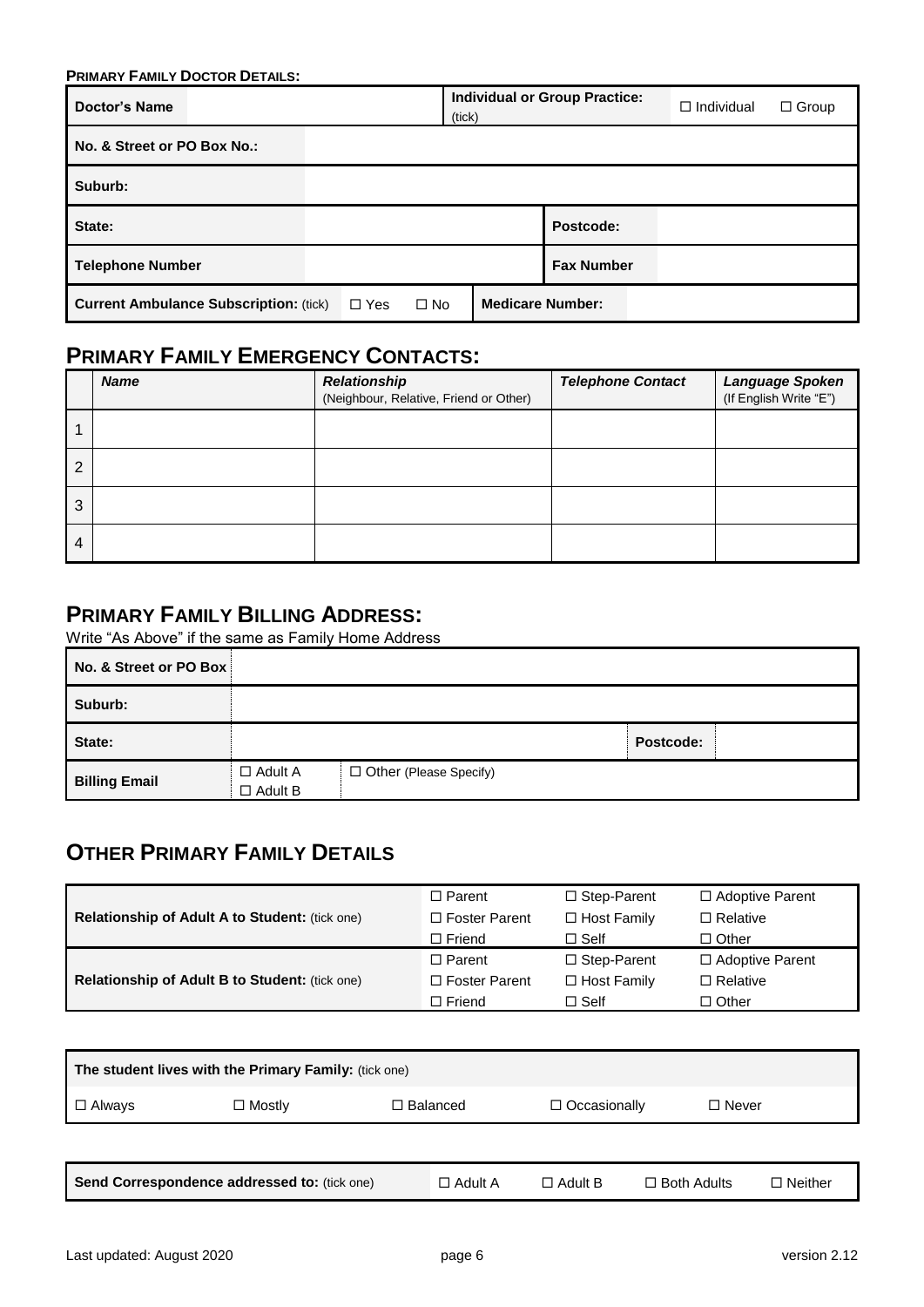## **DEMOGRAPHIC DETAILS OF STUDENT**

| ❖ In which country was the student born?                                                                                                                            |                                                 |  |  |  |  |
|---------------------------------------------------------------------------------------------------------------------------------------------------------------------|-------------------------------------------------|--|--|--|--|
| $\Box$ Australia<br>$\Box$ Other (please specify):                                                                                                                  |                                                 |  |  |  |  |
| Date of arrival in Australia OR Date of return to Australia: (dd-mm-yyyy)                                                                                           |                                                 |  |  |  |  |
| What is the Residential Status of the student? (tick)                                                                                                               | $\Box$ Permanent<br>$\Box$ Temporary            |  |  |  |  |
| <b>Basis of Australian Residency:</b>                                                                                                                               |                                                 |  |  |  |  |
| $\Box$ Eligible for Australian Passport                                                                                                                             | $\Box$ Holds Australian Passport                |  |  |  |  |
| □ Holds Permanent Residency Visa                                                                                                                                    |                                                 |  |  |  |  |
| Visa Sub Class:                                                                                                                                                     | Visa Expiry Date: (dd-mm-yyyy)                  |  |  |  |  |
| Visa Statistical Code: (Required for some sub-classes)                                                                                                              |                                                 |  |  |  |  |
| <b>International Student ID</b> : (Not required for exchange students)                                                                                              |                                                 |  |  |  |  |
| * Does the student speak a language other than English at home? (tick)<br>(If more than one language is spoken at home, indicate the one that is spoken most often) |                                                 |  |  |  |  |
| $\Box$ No, English only<br>$\Box$ Yes (please specify):                                                                                                             |                                                 |  |  |  |  |
| Does the student speak English? (tick)                                                                                                                              | $\square$ No<br>$\Box$ Yes                      |  |  |  |  |
| Is the student of Aboriginal or Torres Strait Islander origin? (tick one)                                                                                           |                                                 |  |  |  |  |
| $\Box$ No                                                                                                                                                           | $\Box$ Yes, Aboriginal                          |  |  |  |  |
| □ Yes, Torres Strait Islander                                                                                                                                       | □ Yes, Both Aboriginal & Torres Strait Islander |  |  |  |  |
| What is the student's living arrangements? (tick one):                                                                                                              |                                                 |  |  |  |  |
| $\Box$ At home with TWO Parents/ Guardians                                                                                                                          | □ State Arranged Out of Home Care # (See Note)  |  |  |  |  |
| $\Box$ At home with ONE Parent/ Guardian                                                                                                                            | □ Homeless Youth                                |  |  |  |  |
| $\Box$ Independent                                                                                                                                                  |                                                 |  |  |  |  |

# State Arranged Out of Home Care - Students who have been subject to protective intervention by the Department of Human Services and live in alternative care arrangements away from their parents. These DHS-facilitated care arrangements include living with relatives or friends (kith and kin), living with non-relative families (foster families or adolescent community placements) and living in residential care units with rostered care staff.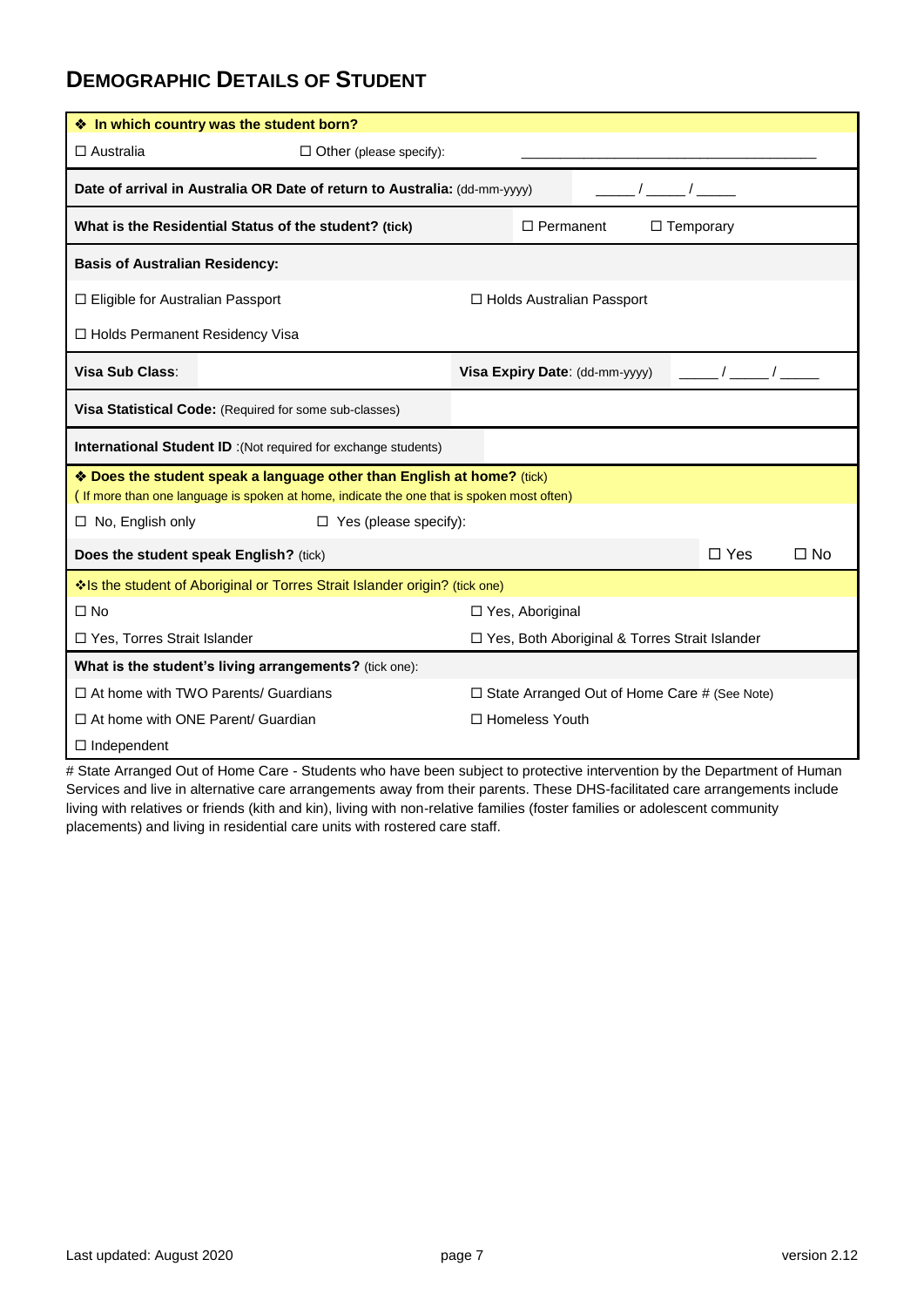## **SCHOOL DETAILS**

| Date of first enrolment in an Australian School:                                                                           |  |                                                               |              |                            |            |           |               |           |
|----------------------------------------------------------------------------------------------------------------------------|--|---------------------------------------------------------------|--------------|----------------------------|------------|-----------|---------------|-----------|
| <b>Name of previous School:</b>                                                                                            |  |                                                               |              |                            |            |           |               |           |
| Years of previous education:                                                                                               |  | What was the language of the<br>student's previous education? |              |                            |            |           |               |           |
| Does the student have a Victorian Student Number (VSN)?                                                                    |  |                                                               |              |                            |            |           |               |           |
| Yes, but the VSN is unknown<br>Yes.<br>No. The student has never been<br>П<br>П.<br>n.<br>issued a VSN.<br>Please specify: |  |                                                               |              |                            |            |           |               |           |
| Years of interruption to education:                                                                                        |  |                                                               | year? (tick) | Is the student repeating a | $\Box$ Yes |           | $\Box$ No     |           |
| Will the student be attending this school full time? (tick)                                                                |  |                                                               |              |                            | П.         | Yes       | $\square$ No  |           |
| If No, what will be the time fraction that the student will be attending this school? (i.e: $0.8 = 4$ days/week)           |  |                                                               |              |                            |            |           |               |           |
| <b>Other school Name:</b>                                                                                                  |  |                                                               |              | Time fraction:             | $\Omega$ . | Enrolled: | $\Box$ Yes    | $\Box$ No |
| <b>Other school Name:</b>                                                                                                  |  |                                                               |              | Time fraction:             | 0.         | Enrolled: | $\Box$<br>Yes | $\Box$ No |

## **CONDITIONAL ENROLMENT DETAILS**

In some circumstances a child may be enrolled conditionally, particularly if the required enrolment documentation to determine the shared parental responsibility arrangements for a child is not provided. Please refer to the School Policy & Advisory Guide's Admission page for more information

[\(http://www.education.vic.gov.au/school/principals/spag/participation/Pages/admission.aspx\)](http://www.education.vic.gov.au/school/principals/spag/participation/Pages/admission.aspx).

| <b>Enrolment conditions</b> |  |  |
|-----------------------------|--|--|
|                             |  |  |
|                             |  |  |
|                             |  |  |

## **OFFICE USE ONLY**

| Has the documentation been provided and retained on school<br>records? | $\Box$ Yes | $\Box$ No |
|------------------------------------------------------------------------|------------|-----------|
| Have the conditions been met to complete the enrolment?                | □ Yes      | $\Box$ No |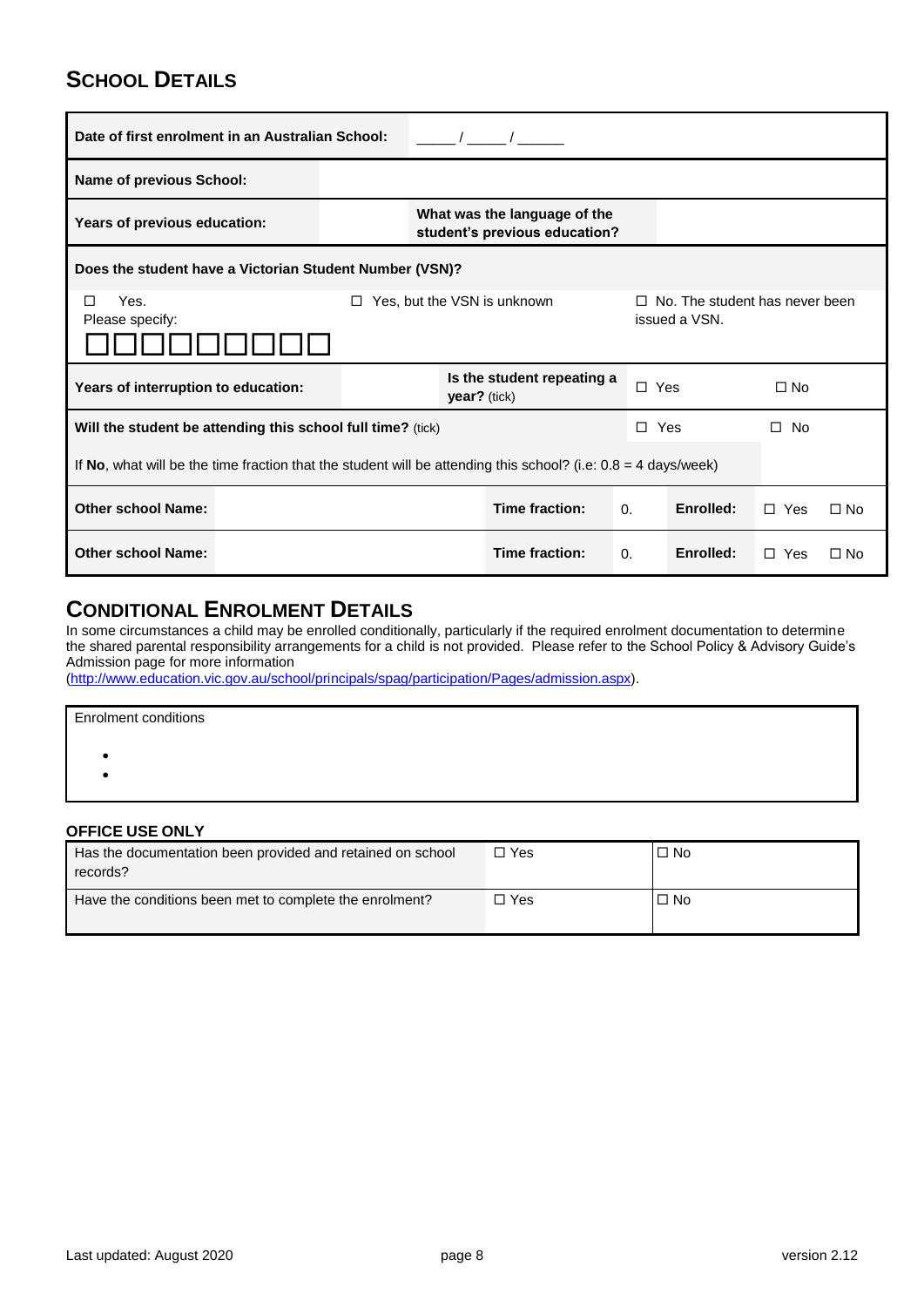## **STUDENT ACCESS OR ACTIVITY RESTRICTIONS DETAILS**

| Is the student at risk?                            |                                                  | $\Box$ Yes                                                                                                                    |               | $\Box$ No                                                                             |                         |
|----------------------------------------------------|--------------------------------------------------|-------------------------------------------------------------------------------------------------------------------------------|---------------|---------------------------------------------------------------------------------------|-------------------------|
| Is there an Access Alert for the student? (tick)   |                                                  | $\Box$ Yes (If Yes, then complete the<br>following questions and present a<br>current copy of the document to the<br>school.) |               | $\Box$ No (If No, move to the immunisation<br>/ medical condition details questions.) |                         |
| <b>Access Type: (tick)</b>                         | $\Box$ Parenting Order                           | $\Box$ Parenting Plan                                                                                                         | п             | Intervention Order                                                                    | $\Box$ Protection Order |
|                                                    | $\Box$ Informal Carer Stat Dec                   | $\Box$ DHHS<br>Authorisation                                                                                                  | Program Order | $\Box$ Witness Protection                                                             | $\Box$ Other            |
| <b>Describe any Access Restriction:</b>            |                                                  |                                                                                                                               |               |                                                                                       |                         |
| Is there an Activity Alert for the student? (tick) |                                                  | $\Box$ Yes                                                                                                                    |               | $\Box$ No                                                                             |                         |
|                                                    | If Yes, then describe the Activity Restriction:  |                                                                                                                               |               |                                                                                       |                         |
| <b>OFFICE USE ONLY</b>                             |                                                  |                                                                                                                               |               |                                                                                       |                         |
|                                                    | Current custody document placed on student file? | □ Yes                                                                                                                         |               | $\Box$ No                                                                             |                         |

In the event of illness or injury to my child whilst at school, on an excursion, or travelling to or from school; I authorise the Principal or teacher-in-charge of my child, where the Principal or teacher-in-charge is unable to contact me, or it is otherwise impracticable to contact me to: (cross out any unacceptable statement)

- consent to my child receiving such medical or surgical attention as may be deemed necessary by a medical practitioner,
- **Example 3** administer such first aid as the Principal or staff member may judge to be reasonably necessary.

| Signature of Parent/Guardian: |  |
|-------------------------------|--|
|-------------------------------|--|

Signature of Parent/Guardian:  $\frac{1}{2}$  Date: \_\_\_\_\_ / \_\_\_\_\_ / \_\_\_\_\_\_\_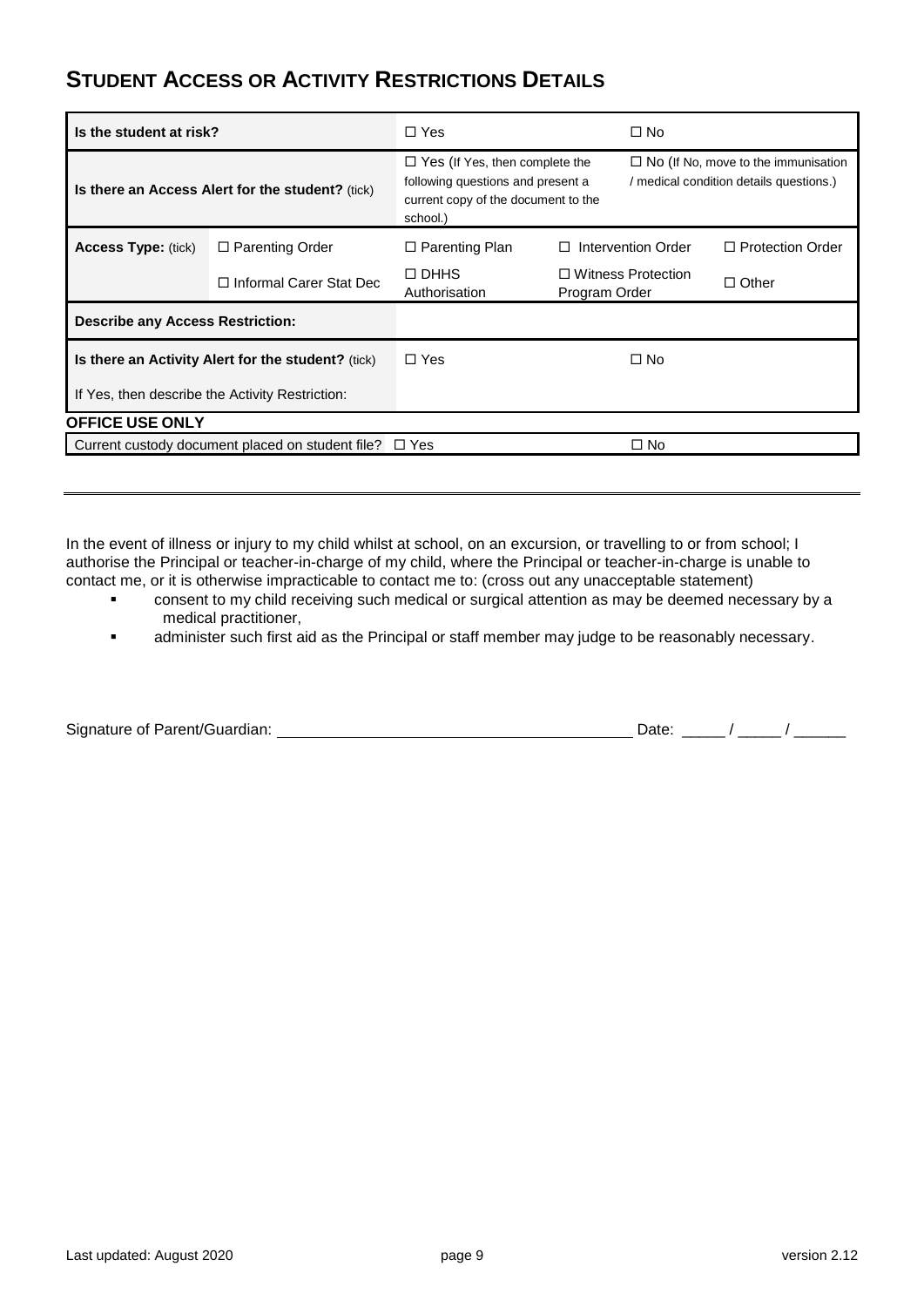## **STUDENT MEDICAL DETAILS**

**MEDICAL CONDITION DETAILS:**

| Does the student suffer from any of the                                                                                  | Hearing: | □ Yes | $\square$ No | Vision    | コ Yes | No ⊡ |
|--------------------------------------------------------------------------------------------------------------------------|----------|-------|--------------|-----------|-------|------|
| following impairments? (tick)                                                                                            | Speech:  | □ Yes | $\square$ No | Mobility: | □ Yes | ロNo  |
| Does the student suffer from Asthma? (tick) If No, please go to the Other Medical Conditions section<br><sup>ー</sup> Yes |          |       |              |           |       | コNo  |

**ASTHMA MEDICAL CONDITION DETAILS:** Answer the following questions **ONLY** if the student suffers from any asthma medical conditions. **Please indicate if the student suffers from any of the following symptoms:** (tick) **If my child displays any of these symptoms please:** (tick) □ Cough Inform Doctor Inform Doctor Inform Doctor Inform Note Inform Note Inform Note Inform Note Inform Note Inform Note Inform Note Inform Inform Inform Inform Inform Information Information Information Information Info □ Difficulty Breathing <br>
Inform Emergency Contact 
□ Yes □ No Wheeze Administer Medication Yes No  $\square$  Exhibits symptoms after exertion  $\square$  Other Medical Action  $\square$  Yes  $\square$  No  $\Box$  Tight Chest  $\Box$  Tight Chest **Has an Asthma Management Plan been provided to School?** Yes No **Does the student take medication?** (tick)  $\Box$  Yes  $\Box$  No **Name of medication taken: Is the medication taken regularly by the student (preventive) or only in response Response<br>to symptoms? (tick) Indicate the usual dosage of medication taken: Indicate how frequently the medication is taken: Medication is usually administered by:** (tick)  $\square$  Student  $\square$  Nurse  $\square$  Teacher  $\square$  Other **Medication is stored:** (tick) with Student with Nurse Fridge in Staff Room Elsewhere **Dosage time Reminder required?** (tick) □ Yes □ No Poison Rating

#### **OTHER MEDICAL CONDITIONS**

(More copies of the other medical condition forms are available on request from the school.)

| Does the student have any other medical condition? (tick)                                                                                                 |                                  |                          |                           |                             |                                | $\Box$ Yes | $\square$ No             |                              |
|-----------------------------------------------------------------------------------------------------------------------------------------------------------|----------------------------------|--------------------------|---------------------------|-----------------------------|--------------------------------|------------|--------------------------|------------------------------|
| If yes, please specify:                                                                                                                                   |                                  |                          |                           |                             |                                |            |                          |                              |
| Symptoms:                                                                                                                                                 |                                  |                          |                           |                             |                                |            |                          |                              |
| If my child displays any of the symptoms above please: (tick)                                                                                             |                                  |                          |                           |                             |                                |            |                          |                              |
| Inform Doctor<br><b>Administer Medication</b>                                                                                                             |                                  | $\Box$ Yes<br>$\Box$ Yes | $\Box$ No<br>$\square$ No | <b>Other Medical Action</b> | Inform Emergency Contact       |            | $\Box$ Yes<br>$\Box$ Yes | $\square$ No<br>$\square$ No |
|                                                                                                                                                           |                                  |                          |                           | If yes, please specify:     |                                |            |                          |                              |
| Name of medication taken:<br><b>Does the student take medication?</b> (tick)<br>$\Box$ Yes<br>$\square$ No                                                |                                  |                          |                           |                             |                                |            |                          |                              |
| Is the medication taken regularly by the student (preventive) or only in<br>$\Box$ Preventative<br>$\Box$ Response<br><b>response to symptoms?</b> (tick) |                                  |                          |                           |                             |                                |            |                          |                              |
| Indicate the usual dosage of<br>Indicate how frequently the<br>medication is taken:<br>medication taken:                                                  |                                  |                          |                           |                             |                                |            |                          |                              |
| П<br><b>Medication is usually administered by: (tick)</b><br>$\Box$ Other<br>$\Box$ Student<br>$\Box$ Nurse<br>Teacher                                    |                                  |                          |                           |                             |                                |            |                          |                              |
| $\Box$ with Student<br><b>Medication is stored: (tick)</b>                                                                                                |                                  |                          |                           | $\square$ with Nurse        | $\Box$ Fridge in Staff<br>Room |            | $\Box$ Elsewhere         |                              |
| Dosage time                                                                                                                                               | <b>Reminder required?</b> (tick) |                          | $\Box$ Yes                | $\square$ No                | <b>Poison Rating</b>           |            |                          |                              |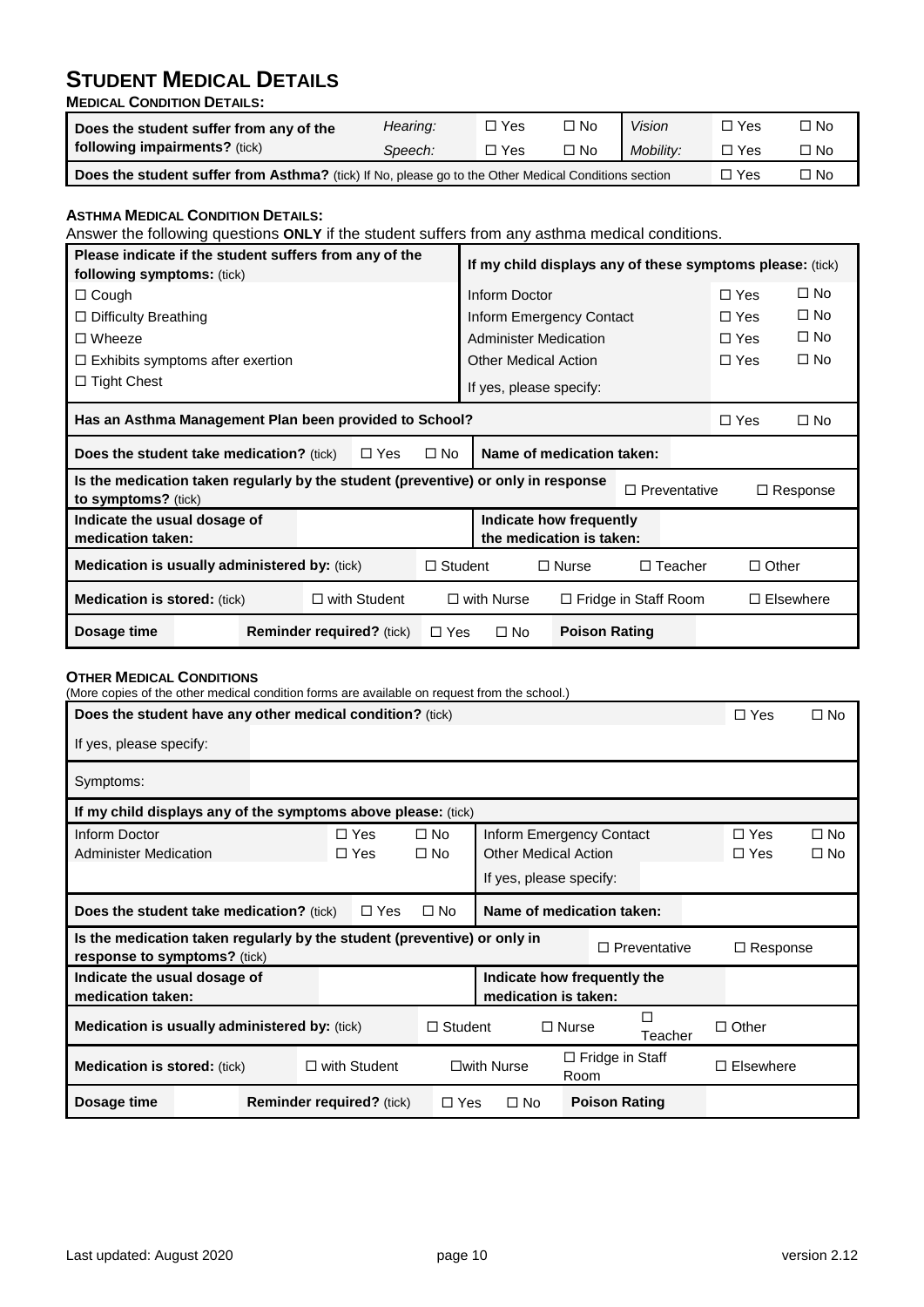## **STUDENT DOCTOR DETAILS**

The following details should **only** be provided if **this** student has a Doctor and/or Medicare number different to the Primary Family.

| <b>Doctor's Name:</b>                |                   |                   |              |
|--------------------------------------|-------------------|-------------------|--------------|
| Individual or Group Practice: (tick) |                   | $\Box$ Individual | $\Box$ Group |
| No. & Street or PO Box No.:          |                   |                   |              |
| Suburb:                              |                   |                   |              |
| State:                               | Postcode:         |                   |              |
| <b>Telephone Number</b>              | <b>Fax Number</b> |                   |              |
| <b>Student Medicare Number:</b>      |                   |                   |              |

## **STUDENT EMERGENCY CONTACTS**

This section should **ONLY** be filled out if **THIS** student has emergency contacts other than the Prime Family Emergency Contacts.

|   | <b>Name</b> | <b>Relationship</b><br>(Neighbour, Relative, Friend or Other) | <b>Language Spoken</b><br>(If English Write "E") | <b>Telephone Contact</b> |
|---|-------------|---------------------------------------------------------------|--------------------------------------------------|--------------------------|
|   |             |                                                               |                                                  |                          |
| 2 |             |                                                               |                                                  |                          |

## **MOSQUITO PROTECTION**

I grant permission for a staff member to apply mosquito protection on my child's clothing, arms, legs & head as required

I do not give permission to the school to apply any mosquito repellent to my child.

## **LOCAL EXCURSIONS**

My child has permission to participate in:

|                   |  |            | Local Excursions including walking to the lake, around town, bus travel and other relevant curriculum |  |  |
|-------------------|--|------------|-------------------------------------------------------------------------------------------------------|--|--|
| based activities: |  | <b>YFS</b> | $\Box$ NO                                                                                             |  |  |
|                   |  |            | I authorise the teacher in charge of the above programs to consent where it is impracticable to       |  |  |
|                   |  |            | communicate with me prior to the child receiving such medical or surgical treatment as may be deemed  |  |  |

## **HEAD LICE INSPECTIONS**



necessary.

I **agree (as per the Schools Head Lice Policy)** to allow a headlice inspection of my child should the need arise.

I **do not agree** to allow a headlice inspection of my child should the need arise.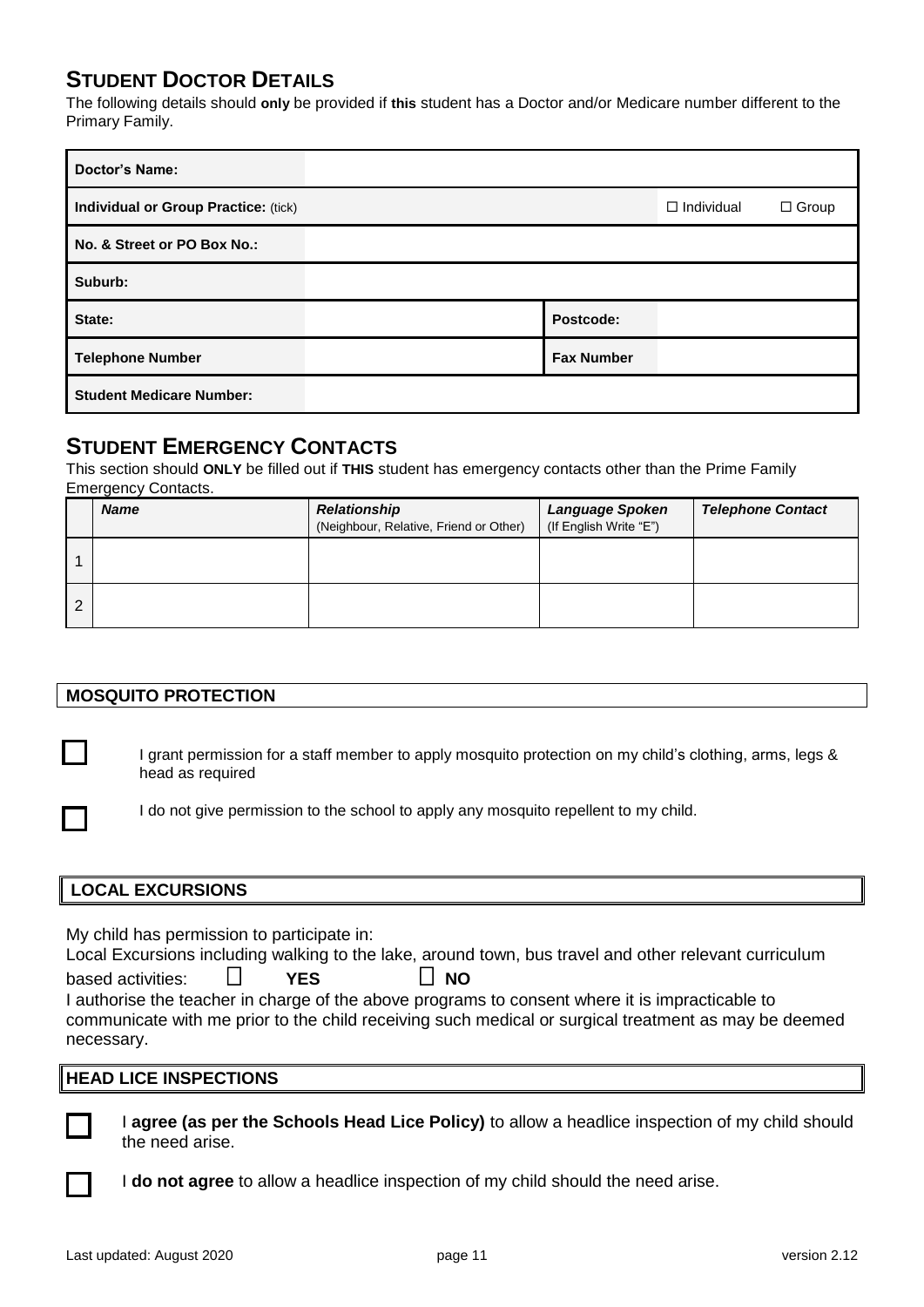## **PARENTS PERMISSION FOR THE PUBLICATION OF STUDENT WORK/PICTURES MEDIA**

I understand that from time-to-time the school may wish to publish examples of student projects, photographs of students, and other work on an Internet accessible World Wide Web server or printed media. I understand that in some cases my child's full name, will be the used in all media publications



My child's work and photographs of my child **can be** published through the media.

I would prefer that my child's work and picture **not be** published through the media.

## **PARENTS PERMISSION FOR THE PUBLICATION OF STUDENT WORK/ PHOTOS ON THE INTERNET**

At times the school publishes students work and photos on the School Website on the Internet. Please indicate below if you give permission for your child's photo or work to be published through this media. I understand that my child's first name and surname initial will be the only thing used in all internet publications. I understand that images on the internet will remain the property of the school. If I want the images removed from the internet I will do so in writing.

My child's work and photographs can be published on the School's Website on the Internet

I do not want my child's work or photograph to be published on the School's Website on the Internet

### **MOVIES DVD'S SHOWN AT SCHOOL RATED PG OR BELOW**

At times the school would like to show DVD Movies at the school which will be rated PG or below



I give my permission for my child to watch PG rated or under movies at school

I do not give permission for my child to watch PG rated or below movies at the school

## **PARENT UNDERTAKING ON SCHOOL UNIFORM**

It is the policy of the school together with that of the School Council for school uniform to be worn by students. This policy is based on many considerations

- Parents overwhelmingly approve the idea of school uniform
- It is the school's belief that wearing of school uniform contributes to improved attitudes and behaviour.

To reinforce school policy; parents who wish to enrol students at Loch Sport Primary School are required to give the following undertaking.

 $\Box$  I agree to abide by the School's policy of wearing school uniform and ensure articles of uniform are clearly marked at all times.

## **PLEASE NOTE:**

\* Students transferring from another school may at the discretion of the Principal continue to wear the uniform of that school, until they can purchase a school uniform.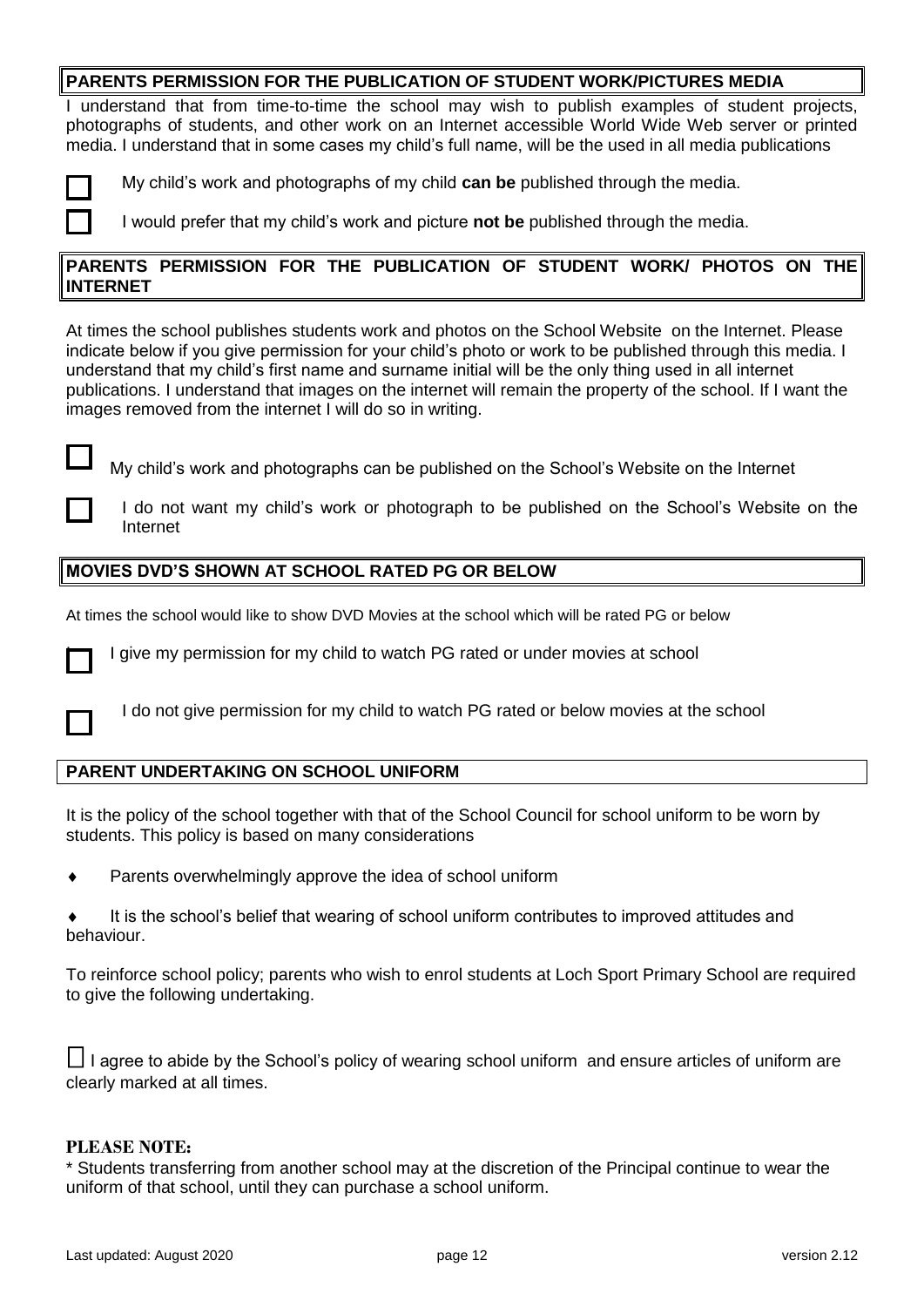## **INTERNET CODE OF PRACTICE Student Agreement**

I agree to use the Internet, email and online programs at our school in a responsible and respectful way, and only use the programs for the purpose given by my teacher.

If I find myself at an inappropriate site I will close the lid of the laptop, or turn over the ipad straight away and tell my teacher. I will not show other students what I have found.

## **When working on the internet I will:**

- Only work on the laptop, computer, ipad, camera, etc for the purposes given by my teacher.
- Not give out information such as my last name, address, telephone number, parents' work address/telephone number, other people's details or any passwords.
- Never send a person my picture without first checking with my teacher.
- Always have my teacher's permission before sending online messages.
- Write in the language I know is acceptable at my school (no swear words or put downs).
- Not write or send any messages that are mean or make me or others feel uncomfortable in any way. It is not my fault if I get a message like that, but it is my fault if I send one. I will tell my teacher straight away if someone sends me a message like that, or if someone I know sends or receives one.
- Not copy information from the internet. I will write it in my own words first. I will ask the teacher or other students to help me if needed.
- Not copy pictures off the internet that are protected by copyright. If I am unsure I will check with my teacher.
- Not use the internet to frighten, threaten, annoy or bully other people. This can be illegal.
- All work that is to go online will be checked by myself and the teacher. It will have no spelling mistakes and will be my very best work.
- I will *Aim High* in my behaviour when using the laptops, interactive whiteboard, ipads and cameras, at school.
- I will shut down and put away the ipad, laptop or camera that I have used. I will plug my ipad or laptop in to charge every time I finish with it. If I don't know how to shut down or charge these things, I will ask another student or the teacher.

I understand that if I break these rules I will lose the use of the internet, ipad, camera, etc for the time decided by my teacher and the Principal. My parents will also be told what has happened.

> **STUDENT NAME: STUDENT SIGNAT DATE:**

| IAME:       |  |
|-------------|--|
| <b>URE:</b> |  |
| <b>ATE:</b> |  |
|             |  |

## **Parent/Guardian Agreement**

I understand the school will provide adequate supervision and that steps have been taken to minimise risk of exposure to unsuitable material. I understand my child is given access to Mathletics and Reading Eggs as part of their learning experience. If I am uncomfortable with the school's internet use in education, I will speak to my child's teacher or the Principal.

- I do/do not consent to my child using the Internet at school for educational purposes in accordance with the Student Agreement above.
- I do/do not consent to my child having their first name (last initial) published on the school's Internet site. This includes in the Weekly Newsletter, as newsletters are uploaded to the school's website.
- I do/do not consent to my child having their picture published on the school's website.

I do/do not consent to my child corresponding with others, using email or similar online programs.

| <b>PARENT NAME:</b>          |
|------------------------------|
| $\sf{PARENT}$ SIGNATURE: $ $ |
| DATE:                        |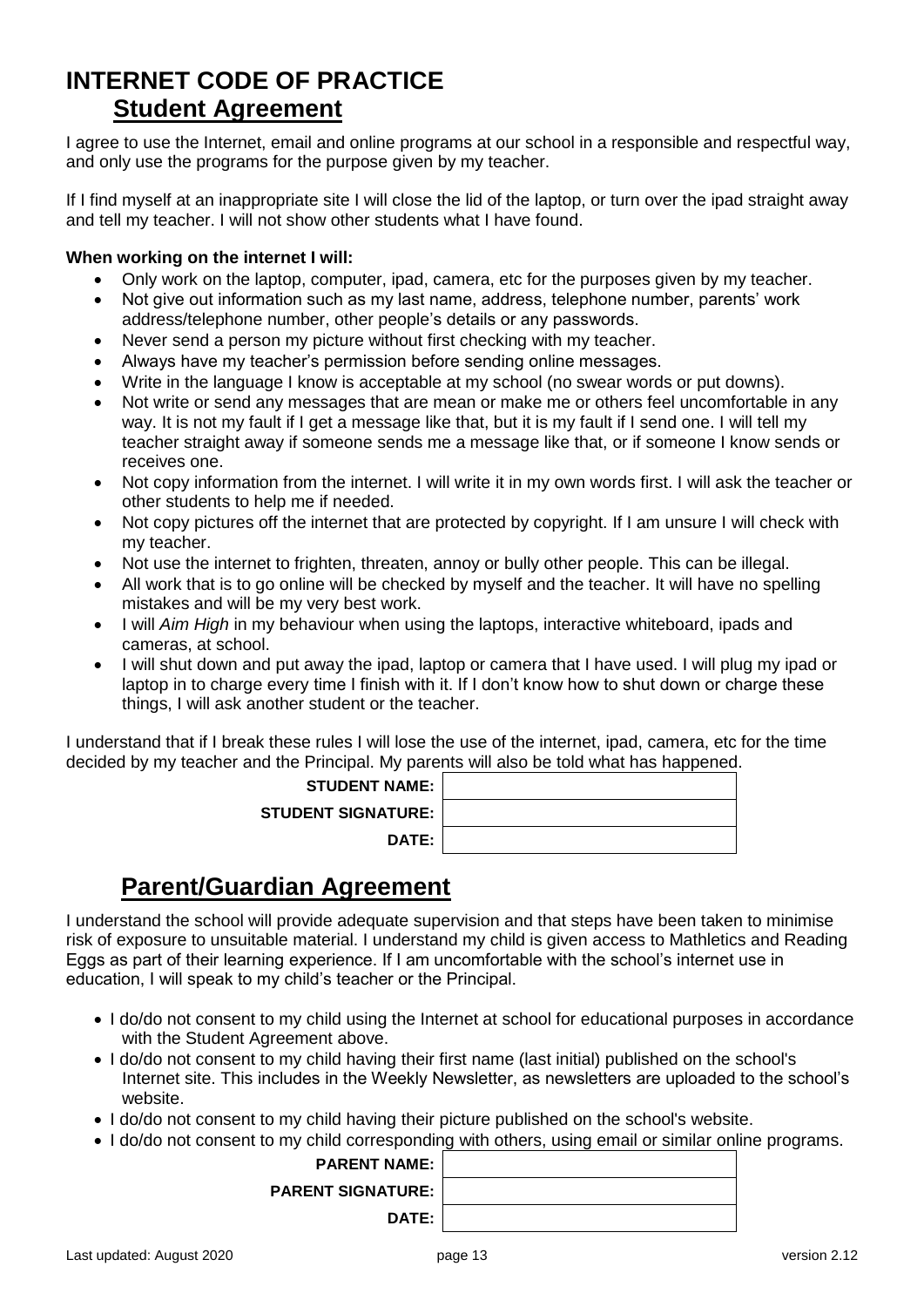Thank you for taking the time to complete this Student Enrolment form. We understand that the information you have provided is confidential and will be treated as such, but the details are required to enable staff to properly enrol your child at our school.

| certify that the information contained within this form is correct. |                                                     |  |
|---------------------------------------------------------------------|-----------------------------------------------------|--|
|                                                                     | Date: $\frac{1}{\sqrt{2\pi}}$                       |  |
|                                                                     | Date: $\frac{1}{2}$ / $\frac{1}{2}$ / $\frac{1}{2}$ |  |
|                                                                     |                                                     |  |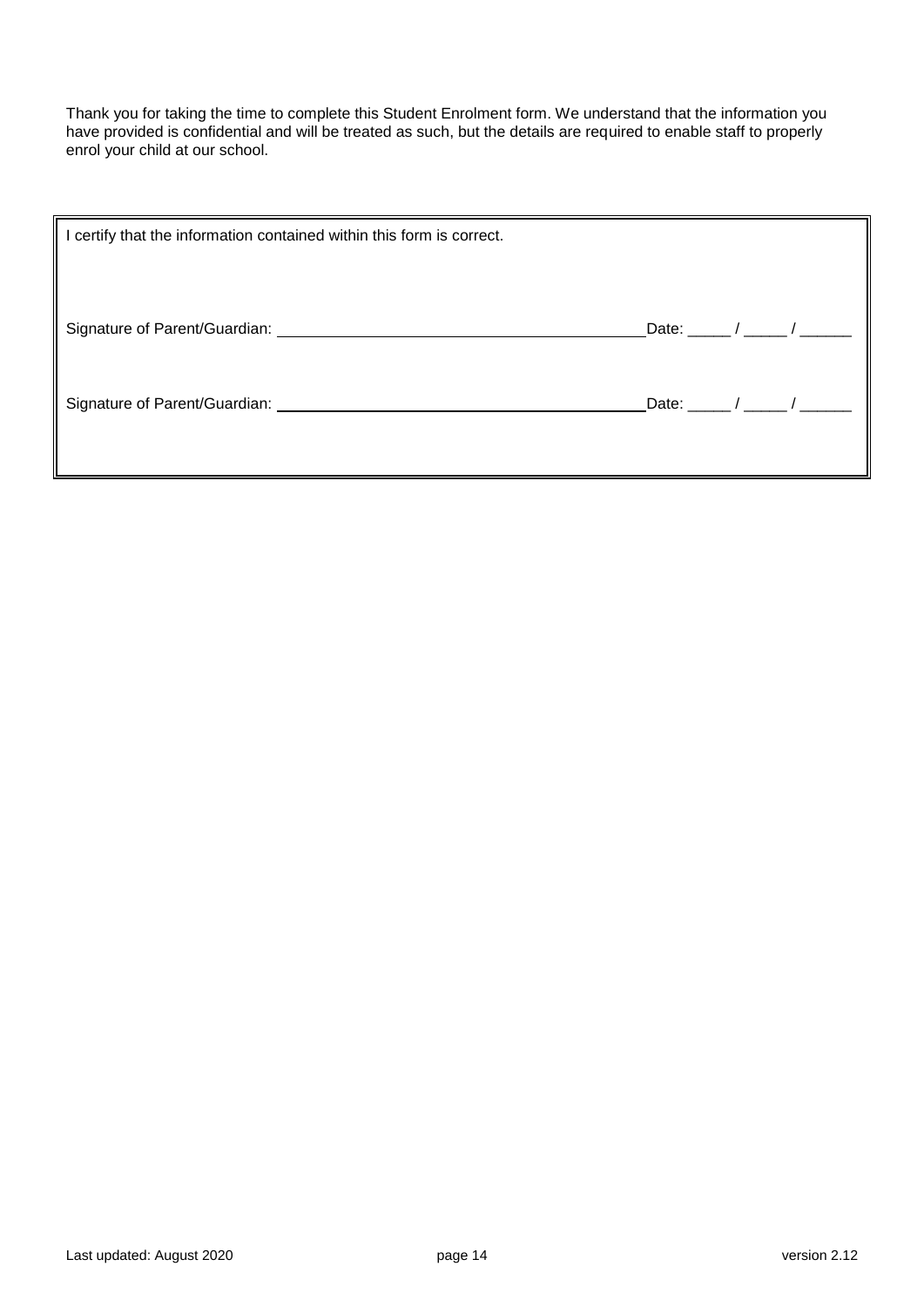## **PARENTAL OCCUPATION GROUP CODES**

The codes outlined below are to be used when providing family occupation details for enrolled students. This information is used for determining funding allocations to schools.

#### **GROUP A Senior management in large business organisation, government administration and defence, and qualified professional**s

**Senior Executive / Manager / Department Head** in industry, commerce, media or other large organisation

**Public Service Manager** (Section head or above), regional director, health / education / police / fire services administrator

**Other administrator** (school principal, faculty head / dean, library / museum / gallery director, research facility director) **Defence Forces** Commissioned Officer

**Professionals** - generally have degree or higher qualifications and experience in applying this knowledge to design,

- develop or operate complex systems; identify, treat and advise on problems; and teach others:
- **Health, Education, Law, Social Welfare, Engineering, Science, Computing professional**
- *Business* (management consultant, business analyst, accountant, auditor, policy analyst, actuary, valuer)
- *Air/sea transport* (aircraft / ship's captain / officer / pilot, flight officer, flying instructor, air traffic controller)

#### **GROUP B Other business managers, arts/media/sportspersons and associate professionals**

**Owner / Manager** of farm, construction, import/export, wholesale, manufacturing, transport, real estate business **Specialist Manager** (finance / engineering / production / personnel / industrial relations / sales / marketing) **Financial Services Manager** (bank branch manager, finance / investment / insurance broker, credit / loans officer) **Retail sales / Services manager** (shop, petrol station, restaurant, club, hotel/motel, cinema, theatre, agency) **Arts / Media / Sports** (musician, actor, dancer, painter, potter, sculptor, journalist, author, media presenter, photographer,

designer, illustrator, proof reader, sportsman/woman, coach, trainer, sports official)

**Associate Professionals** - generally have diploma / technical qualifications and support managers and professionals:

- **Health, Education, Law, Social Welfare, Engineering, Science, Computing technician / associate professional**
- *Business / administration* (recruitment / employment / industrial relations / training officer, marketing / advertising specialist, market research analyst, technical sales representative, retail buyer, office / project manager)
- *Defence Forces* senior Non-Commissioned Officer

#### **GROUP C Tradesmen/women, clerks and skilled office, sales and service staff**

**Tradesmen/women** generally have completed a 4 year Trade Certificate, usually by apprenticeship. All tradesmen/women are included in this group

**Clerks** (bookkeeper, bank / PO clerk, statistical / actuarial clerk, accounting / claims / audit clerk, payroll clerk, recording / registry / filing clerk, betting clerk, stores / inventory clerk, purchasing / order clerk, freight / transport / shipping clerk, bond clerk, customs agent, customer services clerk, admissions clerk)

#### **Skilled office, sales and service staff**:

- *Office* (secretary, personal assistant, desktop publishing operator, switchboard operator)
- *Sales* (company sales representative, auctioneer, insurance agent/assessor/loss adjuster, market researcher)
- *Service* (aged / disabled / refuge / child care worker, nanny, meter reader, parking inspector, postal worker, courier, travel agent, tour guide, flight attendant, fitness instructor, casino dealer/supervisor)

## **GROUP D Machine operators, hospitality staff, assistants, labourers and related workers**

#### **Drivers, mobile plant, production / processing machinery and other machinery operators**

**Hospitality staff** (hotel service supervisor, receptionist, waiter, bar attendant, kitchen hand, porter, housekeeper) **Office assistants, sales assistants and other assistants**:

- *Office* (typist, word processing / data entry / business machine operator, receptionist, office assistant)
- *Sales* (sales assistant, motor vehicle / caravan / parts salesperson, checkout operator, cashier, bus / train conductor, ticket seller, service station attendant, car rental desk staff, street vendor, telemarketer, shelf stacker)
- *Assistant / aide* (trades' assistant, school / teacher's aide, dental assistant, veterinary nurse, nursing assistant, museum / gallery attendant, usher, home helper, salon assistant, animal attendant)

## **Labourers and related workers**

- *Defence Forces* ranks below senior NCO not included above
- *Agriculture, horticulture, forestry, fishing, mining worker* (farm overseer, shearer, wool / hide classer, farm hand, horse trainer, nurseryman, greenkeeper, gardener, tree surgeon, forestry/ logging worker, miner, seafarer / fishing hand)
- *Other worke*r (labourer, factory hand, storeman, guard, cleaner, caretaker, laundry worker, trolley collector, car park attendant, crossing supervisor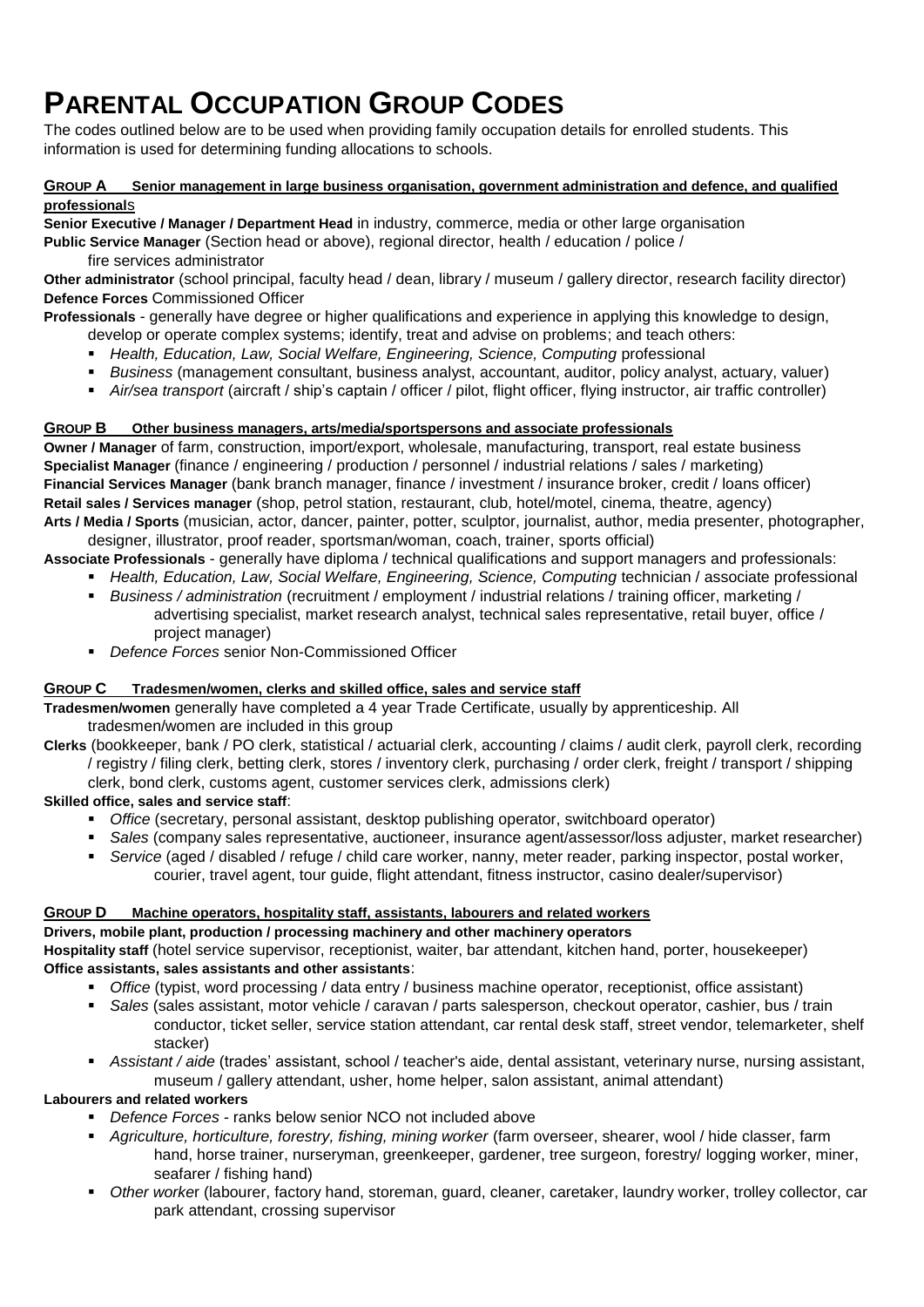## **Starting primary school or transferring? Immunisation information for parents enrolling a child**

By law, your child must have an immunisation status certificate to enroll in primary school.

## **WHY IMMUNISE**

- Children starting school are exposed to a large number of people and to a range of potentially dangerous diseases.
- Immunisation is a proven and safe way to be protected against diseases that cause serious illness and sometimes death.
- Enrolling in primary school is a good time to check your child's immunisations are up to date.

### **WHAT IS AN IMMUNISATION STATUS CERTIFICATE?**

- It is a statement showing the immunisations your child has received.
- By law, you must provide an immunisation status certificate to the primary school when enrolling your child.
- If your child has not received any immunisations, you must still provide a certificate.
- The school keeps a copy of the certificate so that, in the event of a disease outbreak, unimmunised children can be quickly identified and excluded from school until the risk of infection has passed.
- If you do not provide the certificate to the school your child may also be excluded from school as their immunisation status will be unknown.
- Homeopathic treatment is not a legally recognised form of immunisation and cannot be listed on an immunisation status certificate.

## **HOW DO I OBTAIN AN IMMUNISATION STATUS CERTIFICATE?**

*From the Australian Childhood Immunisation Register* 

- phone 1800 653 809 or
- email acir@medicareaustralia.gov.au
- www.medicareaustralia.gov.au/online
- visit your local Medicare Office.

The most common type of immunisation status certificate is a *Child History Statement* from the Australian Childhood Immunisation Register (ACIR). You will be sent this statement when your child turns five years old, however you can request a certificate at any time. You should also contact ACIR if you:

- are moving or have recently moved, to ensure your contact details are up to date
- think your child's statement is incomplete or incorrect.

## *From your doctor or local council*

If your child is not eligible for a Medicare card, then contact your doctor or local council immunisation service who will be able to assist you in obtaining an immunisation status certificate.

## **HOW CAN I FIND OUT MORE?**

For more information and for translated versions of this document go to **www.health.vic.gov.au/immunisation**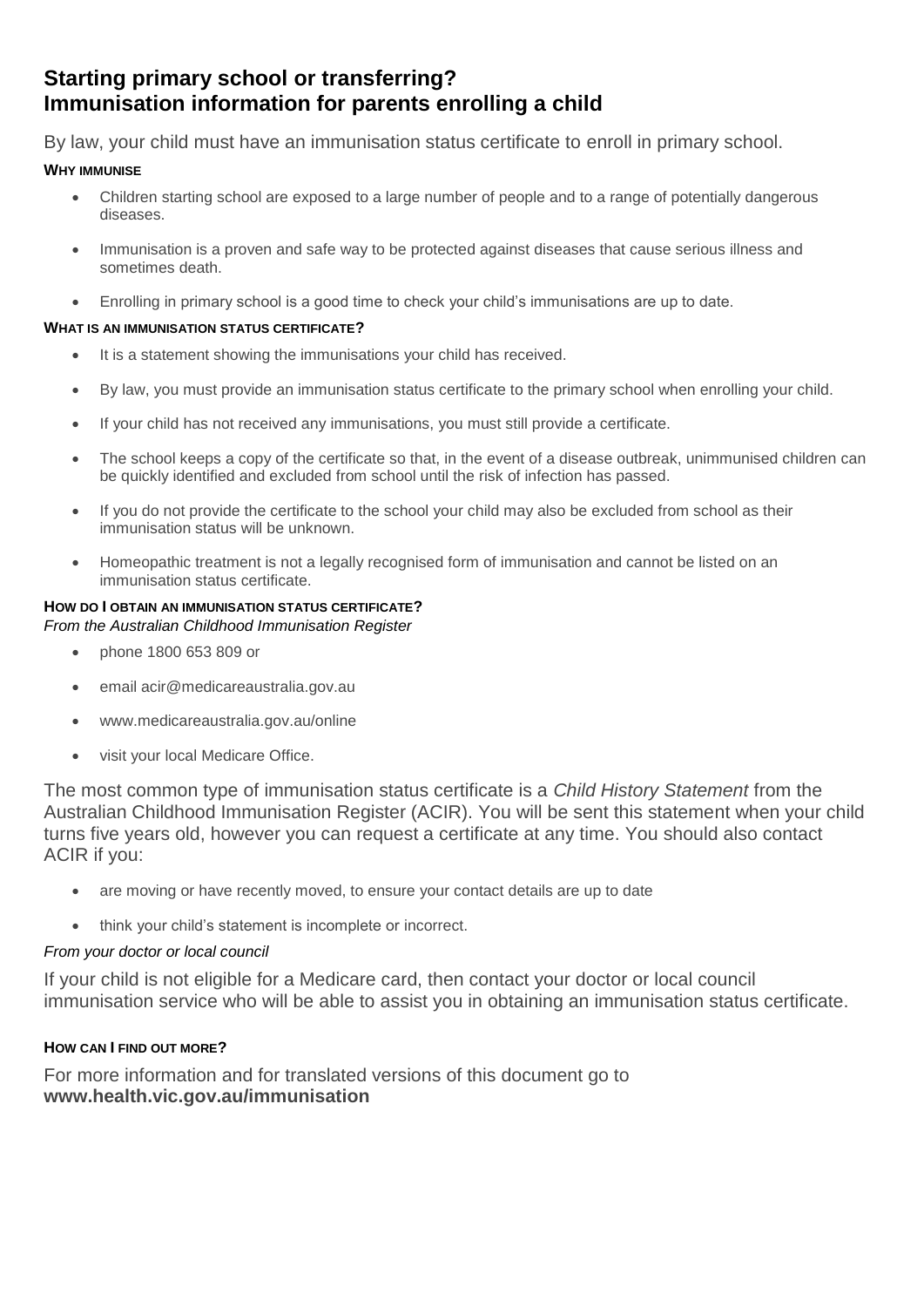## **COMMUNICABLE DISEASES**

Published by the Communicable Diseases Section, Victorian Government Department of Human Services — February 2004

## Minimum Period of Exclusion from Schools and Children's Services Centres for Infectious Diseases Cases and Contacts

The following table indicates the minimum period of exclusion from schools and children's service centres required for infectious diseases cases and contacts as prescribed under Regulations 13 and 14 of the Health (Infectious Diseases) Regulations 2001 — Schedule 6. In this Schedule 'medical certificate' means a certificate of a registered medical practitioner.

| <b>Conditions</b>                                            | <b>Exclusion of cases</b>                                                                                                                                                                                                    | <b>Exclusion of contacts</b>                                                                                                                                        |
|--------------------------------------------------------------|------------------------------------------------------------------------------------------------------------------------------------------------------------------------------------------------------------------------------|---------------------------------------------------------------------------------------------------------------------------------------------------------------------|
| Amoebiasis<br>(Entamoeba<br>histolytica)                     | Exclude until diarrhoea has ceased                                                                                                                                                                                           | Not excluded                                                                                                                                                        |
| Campylobacter                                                | Exclude until diarrhoea has ceased                                                                                                                                                                                           | Not excluded                                                                                                                                                        |
| Chicken pox                                                  | Exclude until fully recovered or for at<br>least 5 days after the eruption first<br>appears. Note that some remaining<br>scabs are not a reason for continued<br>exclusion                                                   | Any child with an immune deficiency (for example,<br>leukaemia) or receiving chemotherapy should be<br>excluded for their own protection. Otherwise not<br>excluded |
| Conjunctivitis                                               | Exclude until discharge from eyes has<br>ceased                                                                                                                                                                              | Not excluded                                                                                                                                                        |
| Diarrhoea                                                    | Exclude until diarrhoea has ceased or<br>until medical certificate of recovery is<br>produced                                                                                                                                | Not excluded                                                                                                                                                        |
| Diphtheria                                                   | Exclude until medical certificate of<br>recovery is received following at least<br>two negative throat swabs, the first not<br>less than 24 hours after finishing a<br>course of antibiotics and the other 48<br>hours later | Exclude family/household contacts until cleared to<br>return by the Secretary                                                                                       |
| Haemophilus type b<br>(Hib)                                  | Exclude until medical certificate of<br>recovery is received                                                                                                                                                                 | Not excluded                                                                                                                                                        |
| Hand, Foot and<br>Mouth disease                              | Until all blisters have dried                                                                                                                                                                                                | Not excluded                                                                                                                                                        |
| <b>Hepatitis A</b>                                           | Exclude until a medical certificate of<br>recovery is received, but not before 7<br>days after the onset of jaundice or<br>illness                                                                                           | Not excluded                                                                                                                                                        |
| Herpes ('cold sores')                                        | Young children unable to comply with<br>good hygiene practices should be<br>excluded while the lesion is weeping.<br>Lesions to be covered by dressing,<br>where possible                                                    | Not excluded                                                                                                                                                        |
| Human immuno-<br>deficiency virus<br>infection<br>(HIV/AIDS) | Exclusion is not necessary unless the<br>child has a secondary infection                                                                                                                                                     | Not excluded                                                                                                                                                        |
| Impetigo                                                     | Exclude until appropriate treatment has<br>commenced. Sores on exposed<br>surfaces must be covered with a<br>watertight dressing                                                                                             | Not excluded                                                                                                                                                        |
| Influenza and<br>influenza like<br>illnesses                 | Exclude until well                                                                                                                                                                                                           | Not excluded                                                                                                                                                        |
| Leprosy                                                      | Exclude until approval to return has<br>been given by the Secretary                                                                                                                                                          | Not excluded                                                                                                                                                        |